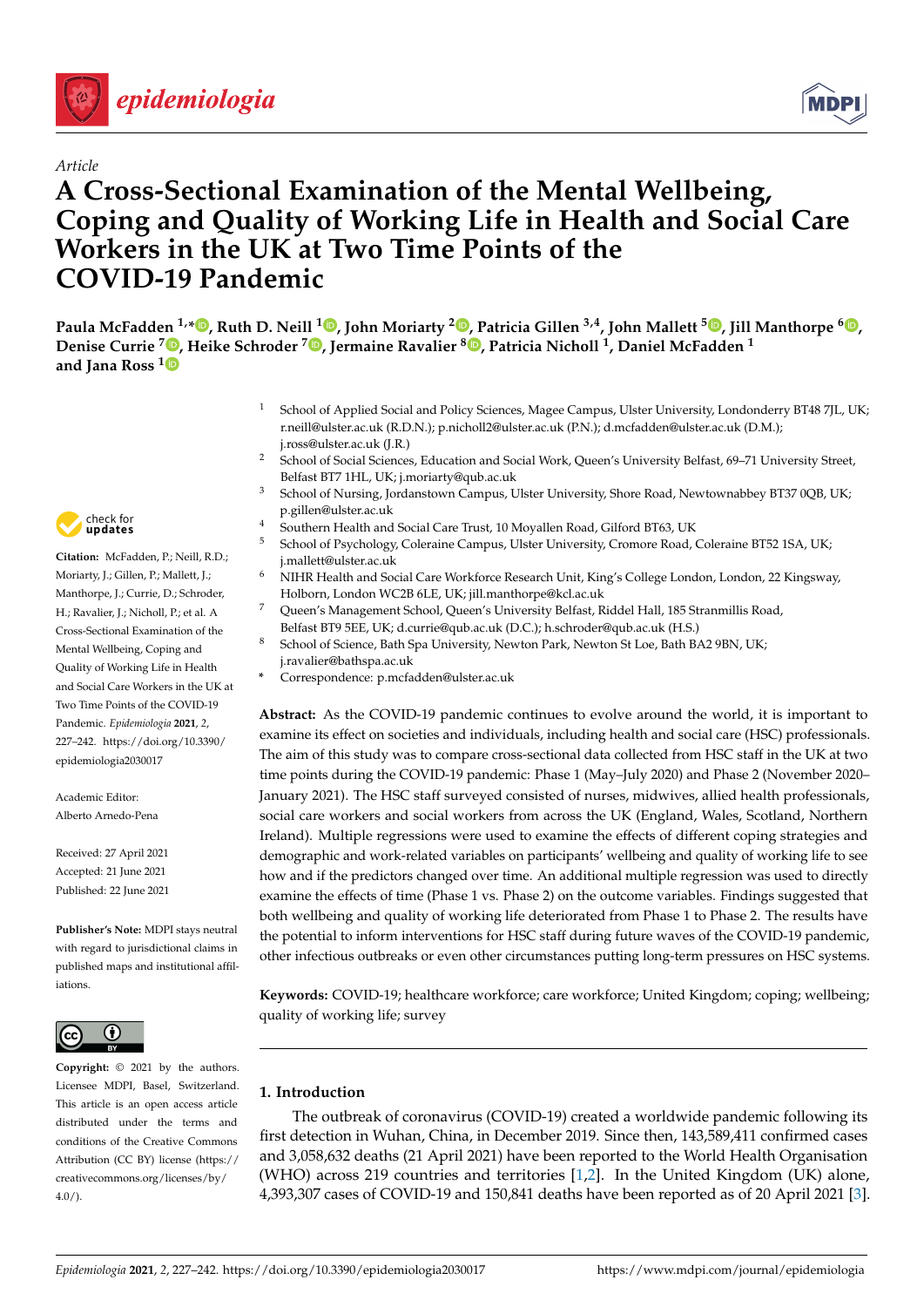Over the last year, COVID-19 has had a profound impact at several levels: educational, political, societal, environmental, economic and specifically within the health and social care sector. While considerable efforts are being made, such as lockdowns, social distancing, good hygiene and vaccination programmes promoted through mainstream and social media, the world will continue to be negatively impacted [\[4](#page-11-3)[–6\]](#page-12-0). Indeed, this pandemic not only continues to impact health and social care services but is still affecting the mental wellbeing and quality of life across the population, which may have a long-lasting and detrimental effect [\[6–](#page-12-0)[15\]](#page-12-1).

While everyone has been affected by COVID-19, this challenging period has taken a disproportionate toll on the health and social care workforce [\[12](#page-12-2)[,13](#page-12-3)[,16–](#page-12-4)[21\]](#page-12-5). Prior to the COVID-19 crisis, UK health and social care professionals were already categorised as a high-risk group for developing mental health- and wellbeing-related problems [\[16](#page-12-4)[,22](#page-12-6)[–27\]](#page-12-7). Therefore, as the pandemic developed, this increased the job demands, burnout and stressors of the health and social care profession [\[15,](#page-12-1)[22–](#page-12-6)[24,](#page-12-8)[28–](#page-12-9)[32\]](#page-13-0).

Protecting the mental health and wellbeing of health and social care professionals is necessary for the long-term sustainability and capacity of the workforce [\[33\]](#page-13-1). Currently, vaccines are being readily distributed across the UK with the hope that this should reduce the demands within the health and social care system. However, COVID-19 may have lasting effects on the workforce without increased support, clear policies and the implementation of key coping strategies or interventions to assist. The pandemic has magnified the challenges within the health and social care system while further increasing the demands on the workforce, with severe implications in terms of mental wellbeing, health, coping and work-related quality of life [\[15,](#page-12-1)[26,](#page-12-10)[28,](#page-12-9)[32,](#page-13-0)[34\]](#page-13-2).

Previous research with healthcare professionals during the SARS (Severe Acute Respiratory Syndrome) and MERS (Middle East Respiratory Syndrome) epidemics highlighted that, even after these outbreaks eased, individuals were still mentally and physically distressed, with increased concerns for their health, job, work–life balance and family [\[15,](#page-12-1)[35](#page-13-3)[–41\]](#page-13-4). Lee et al. [\[38\]](#page-13-5) highlighted that, a year after the 2003 SARS outbreak, healthcare workers still had higher levels of psychological stress, depression and anxiety in comparison to the non-healthcare workforce. Often, the rationale behind this is that health and social care professionals deal with more unusual stressors and challenges during such outbreaks or epidemics [\[27,](#page-12-7)[35,](#page-13-3)[37,](#page-13-6)[39\]](#page-13-7).

In addition to these findings, several recent studies and reviews have demonstrated that health and social care professionals are at a significant risk of developing severe mental health problems due to the COVID-19 pandemic [\[16](#page-12-4)[,18,](#page-12-11)[34,](#page-13-2)[42](#page-13-8)[–45\]](#page-13-9). Cai et al. [\[44\]](#page-13-10) found that frontline healthcare workers had more mental health-related problems than those not on the frontline; however, their study demonstrated similar coping and treatment strategies for these individuals. Similar findings have been reported in multiple studies, indicating a significant psychological impact on the health and social care workforce during the COVID-19 pandemic [\[45](#page-13-9)[–47\]](#page-13-11). Results from the Northern Ireland Health and Social Care Trust survey conducted by Shannon et al. [\[46\]](#page-13-12) and a study by Siddquari et al. [\[48\]](#page-13-13) reported that anxiety and depression in health and social care professionals were higher than in comparison to that reported in China [\[11\]](#page-12-12) or the general UK population [\[47\]](#page-13-11).

These findings have demonstrated that when the COVID-19 pandemic begins to decrease, several health and social care professionals will have suffered a psychological impact from their work and its constantly changing high pressure demands. Therefore, Blake et al. [\[17\]](#page-12-13) and Levin [\[35\]](#page-13-3) argued that we need to understand how this workforce is affected and, in turn, how this burden can be reduced and a sufficient level of coping achieved. While several studies have indicated that coping mechanisms are being used by health and social care staff, such as problem-focused measures, emotional-focused measures, self-rescue, positive attitudes, refocusing, appraisal mechanisms and social support from loved ones, more help with coping may be required to improve or sustain mental health and wellbeing [\[19](#page-12-14)[,27,](#page-12-7)[44,](#page-13-10)[45,](#page-13-9)[49,](#page-13-14)[50\]](#page-13-15).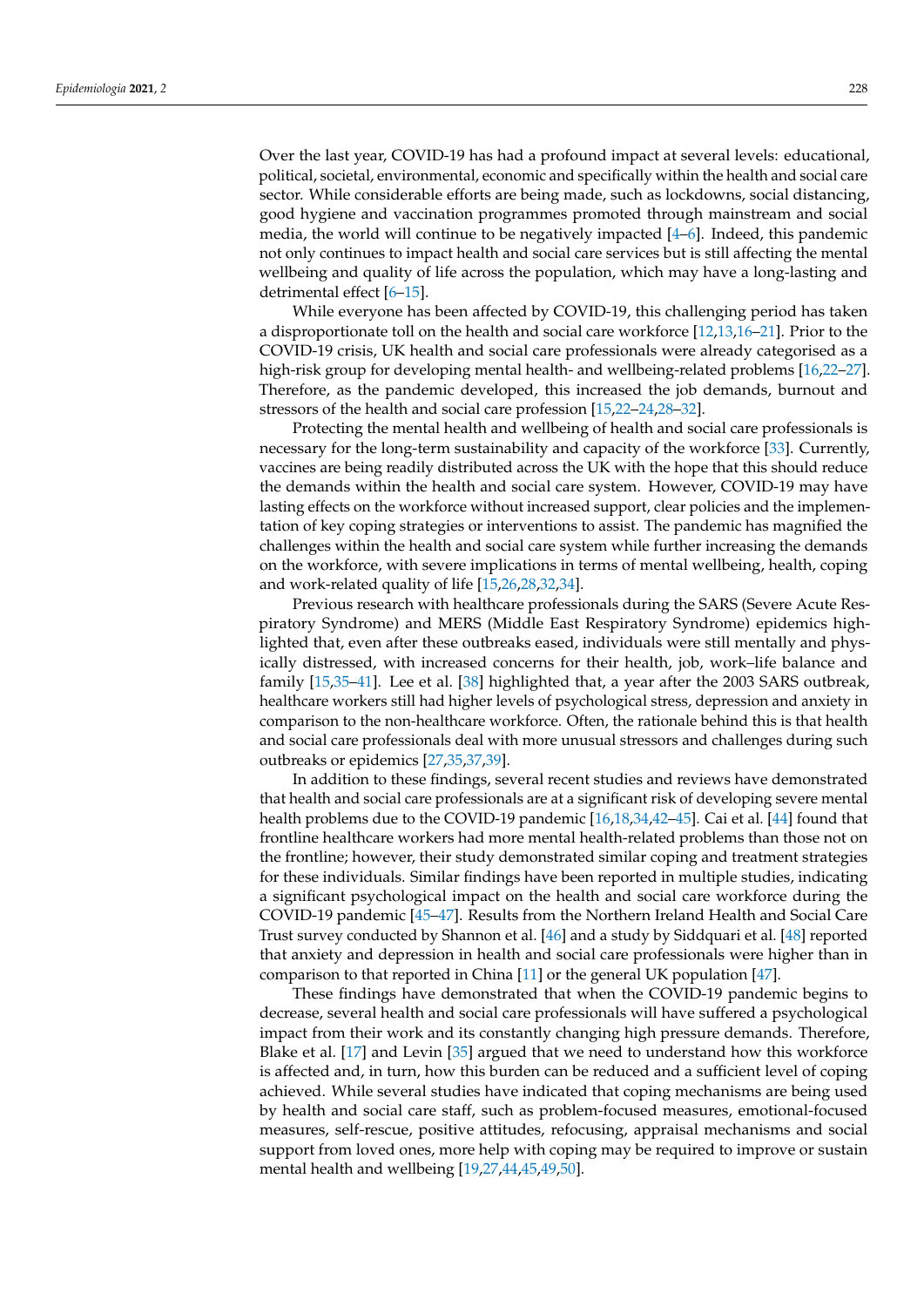# *Aims of the Study*

Data exploring a cross-sectional examination of mental wellbeing and quality of working life in health and social care workers in the UK during the COVID-19 pandemic is currently lacking. It is possible that mental wellbeing and quality of working life will continue to worsen across the UK health and social care workforce between the start of the pandemic and the present time (April 2021). Accordingly, the purpose of the current study is to expand on the evidence base relating to the impact of COVID-19 on the health and social care workforce.

The current study aimed to compare cross-sectional data collected from health and social care professionals in the UK at two different time points (Phase 1: May–July 2020; Phase 2: Nov 2020–Jan 2021) during the COVID-19 pandemic. It is important to investigate the influence of job-related factors on workforce wellbeing, during the pandemic, specifically, to examine coping strategies, mental wellbeing and quality of working life. This paper provides insights into the impact of the pandemic over time for a range of health and social care workers and explores the significance of certain variables between Phase 1 and Phase 2. Examining the difference in wellbeing and work-related quality of life over the course of the pandemic is crucial in helping to identify any relevant supports for this workforce. The results of this study will be used to inform policies and procedures for health and social care employers to mitigate the adverse long-term effects on mental wellbeing and work-related quality of life.

#### **2. Materials and Methods**

### *2.1. Design and Participants*

This study forms a part of an ongoing research programme entitled 'Health and social care workers' quality of working life and coping while working during the COVID-19 pandemic'. The research explores the impact of providing health and social care during the COVID-19 pandemic on nurses, midwives, allied health professionals (AHPs), social care workers and social workers in the UK working in a range of settings such as hospitals, care homes (including nursing homes), community and day services. The wider study uses a cross-sectional design, and the data for the current study presented here were collected at two time points: Phase 1 ran from 7 May to 3 July 2020, and Phase 2 ran from 17 November 2020 to 1 February 2021. At both times, the data were collected anonymously online through Qualtrics. Phase 1 received a total of 3290 responses and Phase 2 received 3499 responses.

Participation in the study at each time point was voluntary, with participants recruited by a convenience sampling method. The number of nurses and midwives in the UK is 660,213 and 37,255, respectively [\[51\]](#page-13-16). Using the Raosoft sample calculator [\[52\]](#page-13-17) with a confidence interval of 95%, the sample that we hoped to recruit for each phase was 384 nurses and 381 midwives. The number of AHPs working in health and social care in the UK is 152,000 [\[53\]](#page-13-18); therefore, using the Raosoft sample calculator [\[53\]](#page-13-18), it was aimed to recruit 384. The number of social care workers and social workers in Northern Ireland is 37,779 and 6357, respectively. Using the Raosoft sample calculator with a confidence interval of 95%, the sample that we hoped to recruit contained 381 social care workers and 363 social workers.

Participants recruited included nurses, midwives, AHPs, social care workers and social workers in the UK who had signed up to receive newsletters or journals from professional associations, workplace unions and regulators such as the Royal College of Nursing (RCN), Royal College of Midwives (RCM), the Northern Ireland Practice and Education Council (NIPEC), Northern Ireland Social Care Council (NISCC), the Royal College of Occupational Therapists, British Dietetic Association and others. Additionally, in order to reach a wider population of health and social care workers in the UK, social media platforms such as Twitter and Facebook were used to advertise the survey, with an electronic link and QR code to the participant information sheet, consent and survey. Study eligibility was based on participants self-reporting their occupation as a nurse, midwife,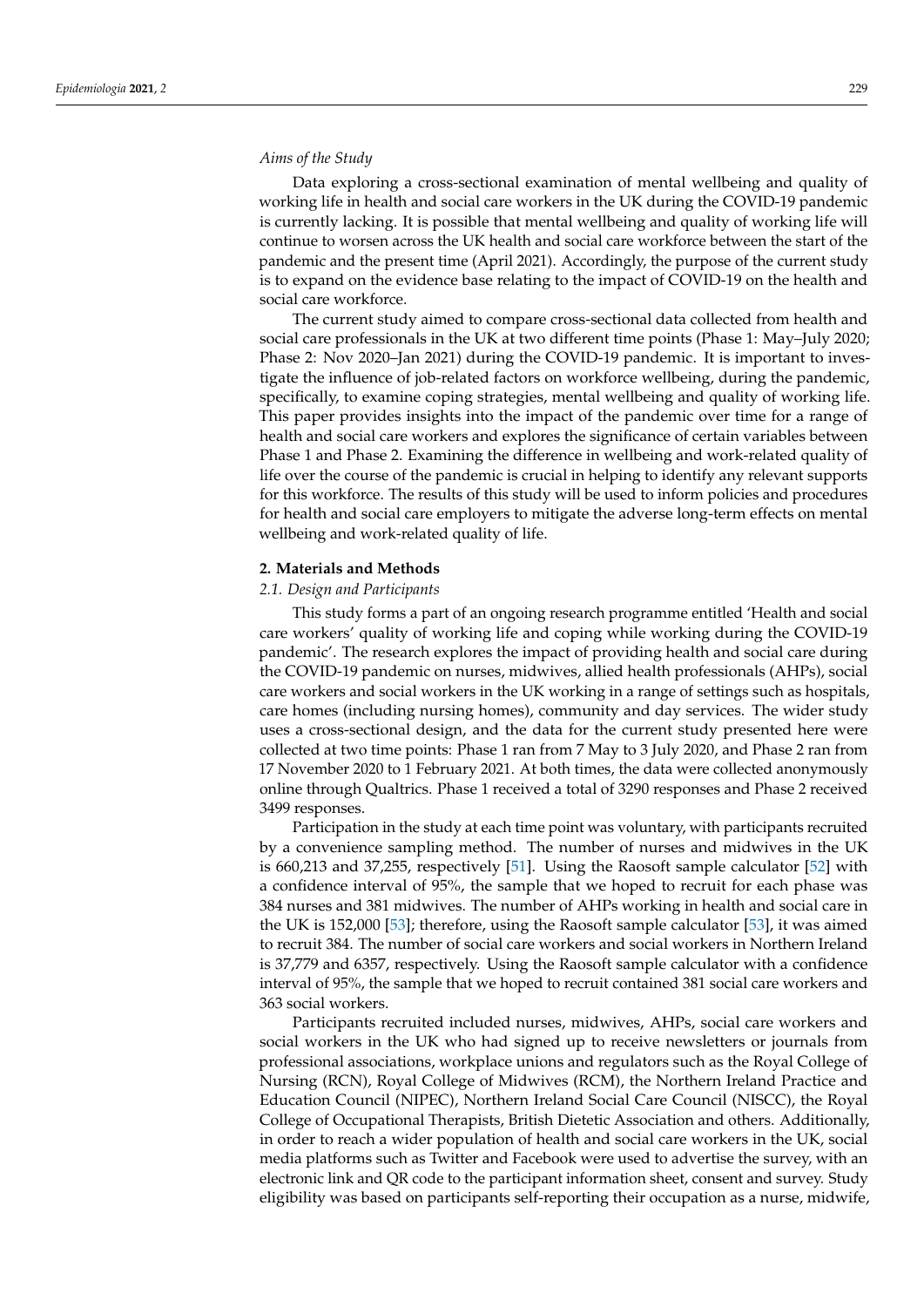AHP, social care worker or social worker and working either in England, Scotland, Wales or Northern Ireland. Demographic and work-related characteristics of the effective sample by study phase are presented in Table [1.](#page-3-0)

<span id="page-3-0"></span>

| Variable                           | Phase 1<br>(7 May-3 July 2020) | Phase 2<br>(17 November 2020-1 February 2021) |  |  |
|------------------------------------|--------------------------------|-----------------------------------------------|--|--|
| Sex                                |                                |                                               |  |  |
| Female                             | 2221 (87.23%)                  | 2441 (88.25%)                                 |  |  |
| Male                               | 325 (12.77%)                   | 325 (11.75%)                                  |  |  |
| Age                                |                                |                                               |  |  |
| $16 - 29$                          | 306 (11.98%)                   | 307 (11.09%)                                  |  |  |
| $30 - 39$                          | 541 (21.18%)                   | 640 (23.12%)                                  |  |  |
| $40 - 49$                          | 755 (29.56%)                   | 729 (26.34%)                                  |  |  |
| $50 - 59$                          | 757 (29.64%)                   | 827 (29.88%)                                  |  |  |
| $60 - 65$                          | 178 (6.97%)                    | $230(8.31\%)$                                 |  |  |
| $66+$                              | 17 (0.67%)                     | $35(1.26\%)$                                  |  |  |
| Ethnic background                  |                                |                                               |  |  |
| White                              | 2402 (94.16%)                  | 2655 (96.09%)                                 |  |  |
| <b>Black</b>                       | 74 (2.90%)                     | 40 (1.45%)                                    |  |  |
| Asian                              | $29(1.14\%)$                   | $26(0.94\%)$                                  |  |  |
| Mixed                              | $46(1.80\%)$                   | 42 $(1.52\%)$                                 |  |  |
| Country of work                    |                                |                                               |  |  |
| England                            | 910 (35.62%)                   | 642 (23.19%)                                  |  |  |
| Scotland                           | 107 (4.19%)                    | 358 (12.93%)                                  |  |  |
| Wales                              | 147 (5.75%)                    | 856 (30.92%)                                  |  |  |
| Northern Ireland                   | 1391 (54.44%)                  | 912 (32.95%)                                  |  |  |
| Occupational group                 |                                |                                               |  |  |
| Nursing                            | 142 (5.56%)                    | 291 (10.51%)                                  |  |  |
| Midwifery                          | 139 (5.44%)                    | 59 (2.13%)                                    |  |  |
| Allied Health Professionals        | 312 (12.21%)                   | 500 (18.06%)                                  |  |  |
| Social Care                        | 922 (36.09%)                   | 961 (34.72%)                                  |  |  |
| Social Work                        | 1040 (40.70%)                  | 957 (34.57%)                                  |  |  |
| Number of years of work experience |                                |                                               |  |  |
| Less than 2 years                  | 211 (8.26%)                    | $184(6.65\%)$                                 |  |  |
| 2-5 years                          | 377 (14.76%)                   | 379 (13.70%)                                  |  |  |
| $6-10$ years                       | 407 (15.93%)                   | 454 (16.41%)                                  |  |  |
| $11-20$ years                      | 688 (26.93%)                   | 842 (30.43%)                                  |  |  |
| $21 - 30$ years                    | 575 (22.50%)                   | 558 (20.17%)                                  |  |  |
| More than 30 years                 | 297 (11.62%)                   | 350 (12.65%)                                  |  |  |
| Disability status                  |                                |                                               |  |  |
| Yes                                | 225 (8.81%)                    | 275 (9.94%)                                   |  |  |
| No                                 | 2273 (88.96%)                  | 2430 (87.82%)                                 |  |  |
| Unsure                             | 57 (2.23%)                     | 62(2.24%)                                     |  |  |

**Table 1.** Demographic and work-related characteristics of the effective sample (Phase 1: *n* = 2555; Phase 2: *n* = 2768).

Note. Presented are column percentages, which are valid percentages to account for missing data.

# *2.2. Ethical Considerations*

Ethical approval was obtained from the Research Ethics Filter Committee of the School of Nursing at Ulster University (Ref No: 2020/5/3.1, 23 April 2020; Ulster University IRAS Ref No: 20/0073) for Phases 1 and 2. Trust Governance approval was gained from the Health and Social Care (HSC) Trusts in Norterhn Irelandfor Phase 2, which allowed the link to the anonymised questionnaire to be shared with HSC staff via Trust emails. Permission to use the scales in the questionnaire was provided by the original authors of the scales, and consent, confidentiality and anonymity were addressed in participant information sheets prior to the commencement of the survey.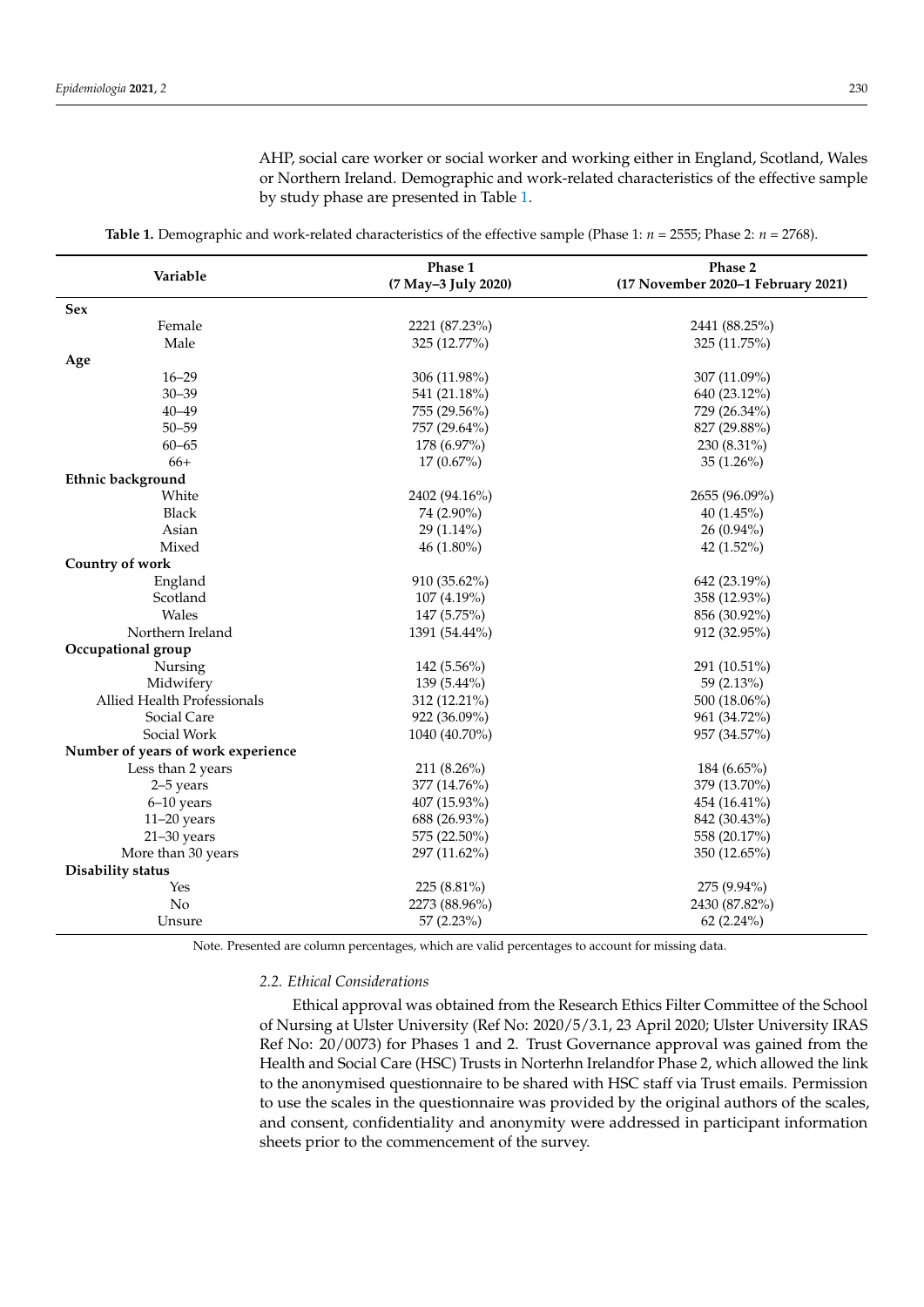# *2.3. Measures*

#### 2.3.1. Demographics and Work-Related Characteristics

As part of the wider questionnaire, participants were asked about their demographic and work-related characteristics. The variables that were consistent across Phase 1 and Phase 2 of the wider study and are relevant to the current analyses are sex, age, ethnicity, country of work, occupational group, disability and years of experience. The response options were presented as categories, and, in the current study, some of these were collapsed to account for small sample sizes in certain sub-groups.

#### 2.3.2. Mental Wellbeing

Mental wellbeing was assessed with the Short Warwick Edinburgh Mental Wellbeing Scale (SWEMWBS) [\[54\]](#page-13-19), a seven-item scale enquiring about participants' feelings and thoughts over the last two weeks. A five-point Likert scale  $(1 = 'None of the time' to 5 = 'All'$ of the time') is used to rate the items. The scores for the individual items were summed and transformed into metric scores [\[54\]](#page-13-19). Total scores can range from 7 to 35, with higher scores indicating better mental wellbeing. Cronbach's alpha for the seven items was acceptable in the current study (Phase 1:  $\alpha$  = 0.862; Phase 2:  $\alpha$  = 0.862).

#### 2.3.3. Quality of Working Life

Quality of working life was assessed through the Work-Related Quality of Life (WRQOL) [\[55\]](#page-13-20) scale consisting of 24 items. Twenty-three of these contribute to the final score (not including the 24th 'overall' item) and are rated on a five-point Likert scale (1 = 'Strongly disagree' to 5 = 'Strongly agree'). Scores can range from 23 to 115 and higher scores indicate better overall quality of working life. Cronbach's alpha for the 23 items was acceptable in the current study (Phase 1:  $\alpha = 0.878$ ; Phase 2:  $\alpha = 0.885$ ).

#### 2.3.4. Coping

The way in which participants claimed that they coped during the pandemic was assessed using items from two different scales. First, 20 items corresponding to ten different coping strategies (active coping, planning, positive reframing, acceptance, use of emotional support, use of instrumental support, venting, substance use, behavioural disengagement, self-blame) from the Brief COPE scale [\[56\]](#page-13-21) were used. Participants were asked to indicate how often they had been doing what was described by the 20 statements in relation to their coping with COVID-19-related occupational demands at the present time. A four-point Likert scale (1 = 'I haven't been doing this at all' to  $4 =$  'I've been doing this a lot') was used to record the responses. Each coping strategy was assessed with two items, which were summed, and higher scores indicated that participants used that particular coping strategy more often. Cronbach's alpha for the 20 items was acceptable (Phase 1:  $\alpha$  = 0.802; Phase 2:  $\alpha = 0.831$ ).

Additionally, participants were asked to complete 15 items from Clark, Michel, Early and Baltes' [\[57\]](#page-14-0) scale, which assessed five different coping strategies (family–work segmentation, work–family segmentation, working to improve skills/efficiency, recreation and relaxation, exercise). These coping strategies were selected to supplement the Brief COPE domains. Participants used a six-point Likert scale  $(1 = 'Never)$  have done this' to  $6 = 4$ lmost always do this') to indicate how often they personally do what is described in the items to cope with work stressors. The five coping strategies are represented by three items each and a mean score for each strategy is computed. Higher scores indicate greater frequency of use of that particular coping strategy. Cronbach's alpha for the 15 items used was acceptable (Phase 1:  $\alpha$  = 0.832; Phase 2:  $\alpha$  = 0.829).

#### *2.4. Data Analysis*

All analyses were conducted in SPSS 26 and Mplus 7.3. Missing data were addressed prior to the analyses. Initially, participants who did not complete any items on one or more of the scales (SWEMWBS, WRQOL, Brief COPE, Clark's coping) were excluded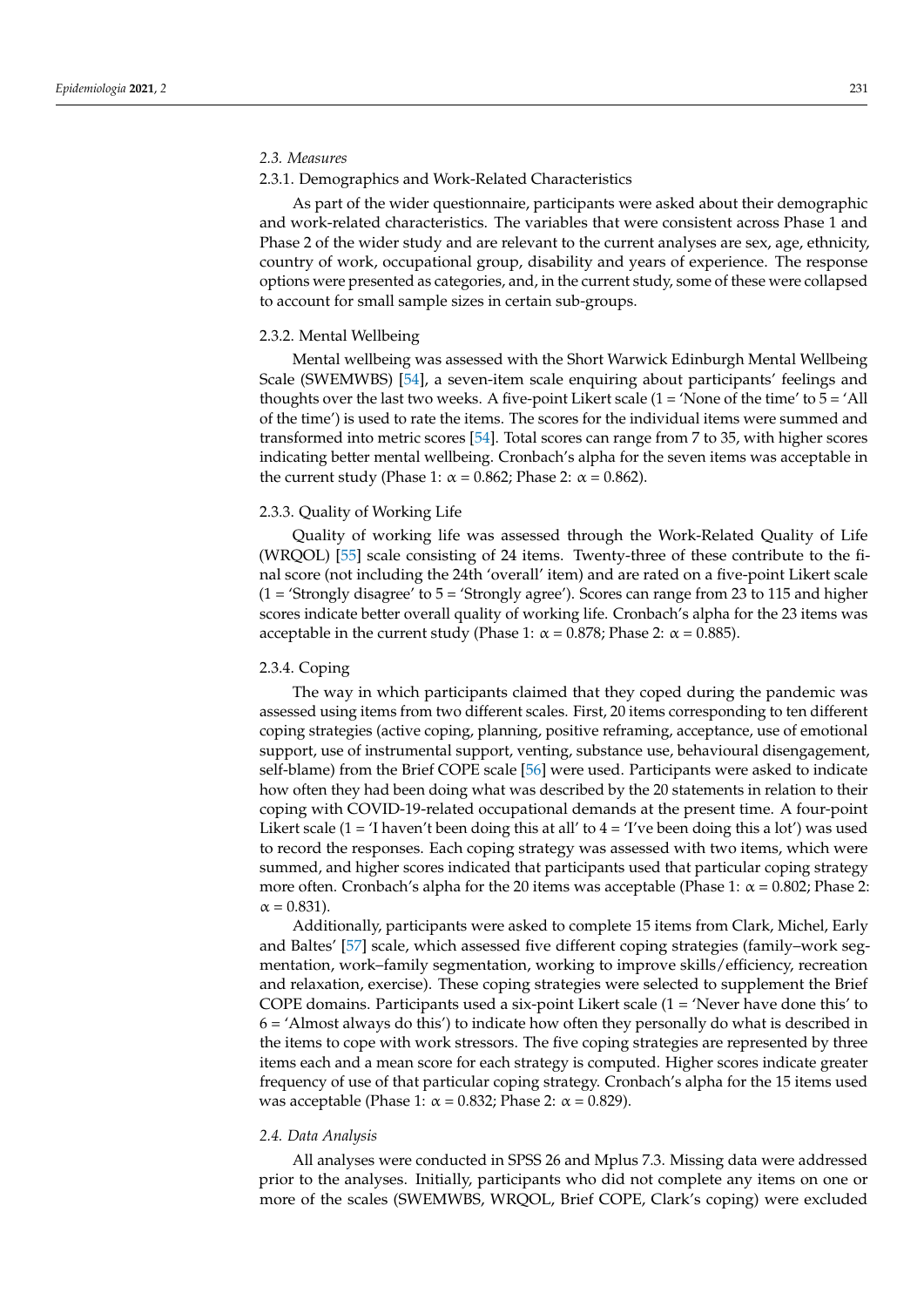(*n* = 1466), leaving an effective sample of 5323 participants (2555 from Phase 1 and 2768 from Phase 2). The remaining missing data on the variables relevant to the analyses were 0.30%. The SWEMWBS, WRQOL and the coping items were treated as continuous variables and missing data on these items were estimated using the EM algorithm in SPSS. Missing values on the demographic and work-related variables were minimal and they were not estimated. Instead, listwise deletion was used in the regression analyses.

A multivariate multiple regression was conducted to examine the association between the study phase and participants' wellbeing and quality of working life. In the first step, the analysis controlled for the effects of participants' demographic and work-related characteristics (sex, age, ethnic background, country of work, occupational group, number of years of work experience, disability status). In the second step, coping strategies were added to the model as covariates (10 Brief COPE strategies and five Clark's coping strategies).

A multivariate multiple group regression was then conducted with the coping strategies as predictor variables, wellbeing and quality of working life as outcome variables, demographic and work-related characteristics as covariates and study phase as a moderating variable. This model was run as a multiple group analysis to enable comparison of the effects across study phases. Wald tests of parameter estimates were used to compare the effects of the coping strategies on the outcome variables across the two study phases. A significant Wald test indicates that the difference between two parameters is significantly different from zero.

In order to account for the different distribution of occupational groups and countries across the two study phases, descriptive statistics for the outcome variables (wellbeing, quality of working life) and the coping strategies were weighted by occupation and country. Frequencies and percentages describing the two samples and the regression analyses were unweighted.

# **3. Results**

#### *3.1. Prelimary Analyses*

Descriptive statistics for Phase 1 and Phase 2 of the study, including simple comparisons across phases, are presented in Table [2.](#page-5-0) The results show that wellbeing and quality of working life were lower in Phase 2 compared to Phase 1 of the study. Participants also appeared to be using positive coping strategies (e.g., active coping, positive reframing, acceptance) less frequently and negative coping strategies (e.g., venting, behavioural disengagement, self-blame) more frequently in Phase 2 compared to Phase 1 of the study.

**Table 2.** Descriptive statistics for key study variables and their comparison between Phase 1 and Phase 2 of the study.

<span id="page-5-0"></span>

|                                | <b>Unweighted Results</b> |                         |                        | Weighted Results <sup>1</sup> |                         |                        |  |
|--------------------------------|---------------------------|-------------------------|------------------------|-------------------------------|-------------------------|------------------------|--|
| Variable                       | Phase 1<br>$(n = 2555)$   | Phase 2<br>$(n = 2768)$ | <b>Measured Change</b> | Phase 1<br>$(n = 2555)$       | Phase 2<br>$(n = 2768)$ | <b>Measured Change</b> |  |
|                                | M(SD)                     |                         | <b>Mean Difference</b> | M(SD)                         |                         | <b>Mean Difference</b> |  |
| Wellbeing                      | 21.35(3.59)               | 20.43 (3.40)            | $0.92**$               | 20.94 (3.79)                  | 20.21 (3.36)            | $0.73**$               |  |
| Quality of working life        | 78.14 (15.32)             | 75.64 (15.59)           | $2.50**$               | 78.03 (17.51)                 | 72.56 (15.93)           | $5.47**$               |  |
| Coping strategies              |                           |                         |                        |                               |                         |                        |  |
| Active coping                  | 6.08(1.61)                | 5.51(1.68)              | $0.57**$               | 6.00(1.64)                    | 5.48(1.71)              | $0.51**$               |  |
| Planning                       | 5.84 (1.75)               | 5.48(1.83)              | $0.36**$               | 5.81(1.81)                    | 5.52(1.86)              | $0.29**$               |  |
| Positive reframing             | 5.96(1.62)                | 5.64(1.67)              | $0.31**$               | 5.85(1.65)                    | 5.57(1.70)              | $0.28**$               |  |
| Acceptance                     | 6.49(1.43)                | 6.18(1.53)              | $0.31**$               | 6.39(1.53)                    | 6.18(1.51)              | $0.21**$               |  |
| Use of emotional<br>support    | 5.01(1.77)                | 4.91(1.79)              | 0.10                   | 4.93(1.76)                    | 4.74(1.83)              | $0.19**$               |  |
| Use of instrumental<br>support | 4.47(1.73)                | 4.50(1.76)              | $-0.03$                | 4.34(1.83)                    | 4.29(1.79)              | 0.05                   |  |
| Venting                        | 3.52(1.40)                | 4.22(1.64)              | $-0.69**$              | 3.51(1.43)                    | 4.15(1.64)              | $-0.64$ **             |  |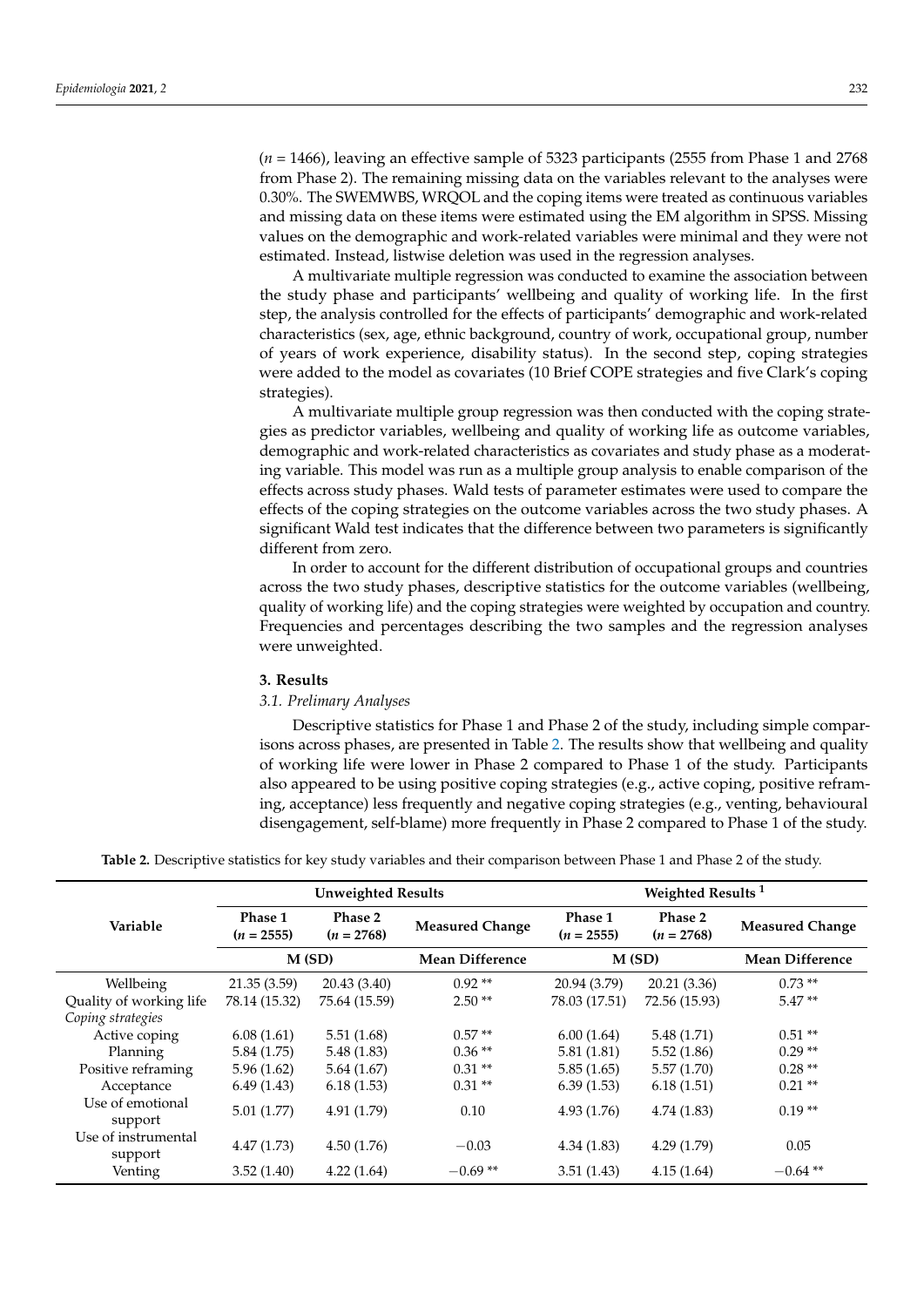|                                         | <b>Unweighted Results</b> |                         |                        | Weighted Results <sup>1</sup> |                         |                        |  |
|-----------------------------------------|---------------------------|-------------------------|------------------------|-------------------------------|-------------------------|------------------------|--|
| Variable                                | Phase 1<br>$(n = 2555)$   | Phase 2<br>$(n = 2768)$ | <b>Measured Change</b> | Phase 1<br>$(n = 2555)$       | Phase 2<br>$(n = 2768)$ | <b>Measured Change</b> |  |
|                                         | M(SD)                     |                         | <b>Mean Difference</b> | M(SD)                         |                         | <b>Mean Difference</b> |  |
| Substance use                           | 2.78(1.40)                | 2.89(1.49)              | $-0.11*$               | 2.76(1.41)                    | 2.81(1.44)              | $-0.05$                |  |
| Behavioural<br>disengagement            | 2.62(1.19)                | 2.96(1.39)              | $-0.33**$              | 2.73(1.26)                    | 3.00(1.38)              | $-0.27**$              |  |
| Self-blame                              | 3.27(1.60)                | 3.93(1.83)              | $-0.65**$              | 3.42(1.80)                    | 4.01(1.87)              | $-0.59**$              |  |
| Family-work<br>segmentation             | 5.05(0.91)                | 5.06(0.92)              | $-0.01$                | 5.14(0.84)                    | 5.12(0.84)              | 0.02                   |  |
| Work-family<br>segmentation             | 4.71(1.06)                | 4.60(1.10)              | $0.11**$               | 4.67(1.06)                    | 4.59(1.07)              | $0.08*$                |  |
| Working to improve<br>skills/efficiency | 4.33(1.05)                | 4.22(1.09)              | $0.11**$               | 4.49(1.09)                    | 4.18(1.15)              | $0.31**$               |  |
| Recreation and<br>relaxation            | 3.76(1.22)                | 3.59(1.25)              | $0.17**$               | 3.75(1.23)                    | 3.55(1.31)              | $0.20**$               |  |
| Exercise                                | 3.93(1.35)                | 3.71(1.41)              | $0.22*$                | 3.97(1.42)                    | 3.65(1.38)              | $0.32**$               |  |

**Table 2.** *Cont.*

Note. <sup>1</sup> The results were weighted by country of work and occupational group \*  $p < 0.005$ , \*\*  $p < 0.001$ .

#### *3.2. Regression Analyses*

The regression analysis examining the association between the study phase and participants' wellbeing, whilst controlling for demographic and work-related characteristics, revealed a significant effect of the study phase, such that wellbeing was significantly higher in Phase 1 compared to Phase 2 (b = 0.887, β = 0.252, p < 0.001;  $R^2$  = 0.058, SE = 0.006,  $p < 0.001$ ). Similar results were found for quality of working life, which also deteriorated from Phase 1 to Phase 2 (b = 3.527,  $\beta$  = 0.228,  $p < 0.001$ ;  $R^2 = 0.057$ ,  $SE = 0.006$ ,  $p < 0.001$ ). Both models, however, explained very little variance in the outcomes.

When coping strategies were added to the model, the effects of study phase on the outcome variables disappeared, suggesting no significant differences in wellbeing and quality of working life between Phase 1 and Phase 2 of the study (Wellbeing:  $b = -0.057$ , β = −0.008, *p* = 0.495; Quality of working life: b = 0.111, β = 0.004, *p* = 0.784), and the models explained substantially more variance (Wellbeing:  $R^2 = 0.406$ ,  $SE = 0.012$ ,  $p < 0.001$ ; Quality of working life:  $R^2 = 0.319$ ,  $SE = 0.012$ ,  $p < 0.001$ ).

The effects of coping strategies on wellbeing and quality of working life in Phase 1 and Phase 2 of the study are presented in Tables [3](#page-7-0) and [4,](#page-7-1) respectively, along with a comparison of their effects on the outcomes. As shown in the two tables, almost all coping strategies were significantly associated with the outcomes in both study phases, some positively (e.g., active coping, positive reframing, acceptance) and others negatively (e.g., planning, venting, substance use). There was very little variation in the strength of the associations, as shown by Wald tests of parameter constraints; in relation to wellbeing, active coping was more strongly (and positively) associated with wellbeing in Phase 1, use of emotional support was more strongly (and positively) associated with wellbeing in Phase 2, and family–work segmentation was more strongly (and negatively) associated with wellbeing in Phase 2. In relation to the quality of working life, use of emotional support was more strongly (and positively) associated with quality of working life in Phase 2, and behavioural disengagement was more strongly (and negatively) associated with quality of working life in Phase 2.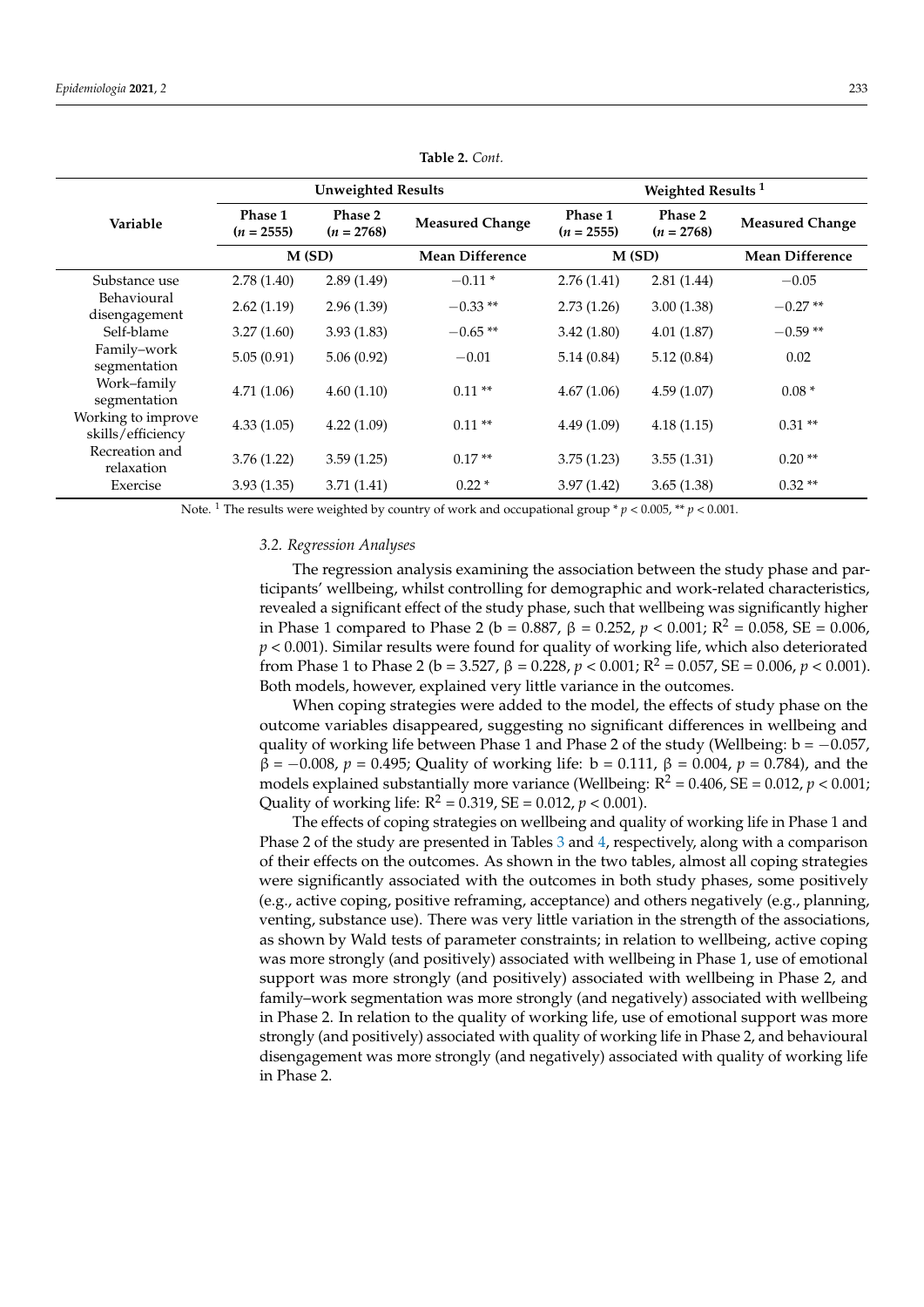<span id="page-7-0"></span>

|                                      | Wellbeing               |             |                         |                 |                                                   |  |
|--------------------------------------|-------------------------|-------------|-------------------------|-----------------|---------------------------------------------------|--|
| <b>Predictor Variable</b>            | Phase 1<br>$(n = 2541)$ |             | Phase 2<br>$(n = 2759)$ |                 | Phase 1 vs. Phase<br>2 Comparison<br>$(n = 5300)$ |  |
|                                      | b                       | $\beta$     | b                       | β               | <i>p</i> -Value                                   |  |
| Active coping                        | $0.324$ **              | $0.146**$   | $0.118*$                | $0.058*$        | 0.005                                             |  |
| Planning                             | $-0.192**$              | $-0.094$ ** | $-0.102*$               | $-0.055*$       | 0.192                                             |  |
| Positive reframing                   | $0.283**$               | $0.128**$   | $0.171**$               | $0.084$ **      | 0.096                                             |  |
| Acceptance                           | $0.198**$               | $0.079**$   | $0.251**$               | $0.113**$       | 0.430                                             |  |
| Use of emotional support             | $0.254$ **              | $0.126**$   | $0.375**$               | $0.198**$       | 0.038                                             |  |
| Use of instrumental support          | $-0.040$                | $-0.019$    | $-0.031$                | $-0.016(0.432)$ | 0.880                                             |  |
| Venting                              | $-0.230**$              | $-0.090**$  | $-0.166$ **             | $-0.080**$      | 0.288                                             |  |
| Substance use                        | $-0.131**$              | $-0.051*$   | $-0.087*$               | $-0.038*$       | 0.412                                             |  |
| Behavioural disengagement            | $-0.265**$              | $-0.087**$  | $-0.289**$              | $-0.118**$      | 0.734                                             |  |
| Self-blame                           | $-0.603**$              | $-0.270*$   | $-0.529**$              | $-0.285**$      | 0.154                                             |  |
| Family-work segmentation             | $-0.084$                | $-0.021$    | $-0.296**$              | $-0.080**$      | 0.044                                             |  |
| Work-family segmentation             | $0.140*$                | $0.042*$    | $0.157*$                | $0.050*$        | 0.848                                             |  |
| Working to improve skills/efficiency | $0.334**$               | $0.098**$   | $0.362**$               | $0.116**$       | 0.745                                             |  |
| Recreation and relaxation            | $0.154*$                | $0.052*$    | $0.189**$               | $0.069**$       | 0.670                                             |  |
| Exercise                             | $0.152*$                | $0.057*$    | $0.105*$                | $0.044*$        | 0.476                                             |  |

**Table 3.** Multiple group regression analysis examining coping strategies as predictors of wellbeing.

Note. b = unstandardised estimate; β = standardised estimate. All analyses controlled for participants' sex, age, ethnic background, country of work, occupational group, number of years of work experience and disability status (\* *p* < 0.005, \*\* *p* < 0.001).

**Table 4.** Multiple group regression analysis examining coping strategies as predictors of quality of working life.

<span id="page-7-1"></span>

|                                      | <b>Quality of Working Life</b> |            |                                |            |                                                   |  |
|--------------------------------------|--------------------------------|------------|--------------------------------|------------|---------------------------------------------------|--|
| <b>Predictor Variable</b>            | Phase 1<br>$(n = 2541)$        |            | <b>Phase 2</b><br>$(n = 2759)$ |            | Phase 1 vs. Phase<br>2 Comparison<br>$(n = 5300)$ |  |
|                                      | b                              | β          | b                              | β          | $p$ -Value                                        |  |
| Active coping                        | $1.040**$                      | $0.110**$  | 0.390                          | 0.042      | 0.059                                             |  |
| Planning                             | $-1.097**$                     | $-0.126**$ | $-0.899**$                     | $-0.105**$ | 0.533                                             |  |
| Positive reframing                   | $1.141**$                      | $0.121$ ** | $0.711*$                       | $0.076*$   | 0.161                                             |  |
| Acceptance                           | 0.168                          | 0.016      | $0.669*$                       | $0.065*$   | 0.111                                             |  |
| Use of emotional support             | $1.172**$                      | $0.136**$  | $1.718**$                      | $0.198**$  | $0.045*$                                          |  |
| Use of instrumental support          | $-0.156$                       | $-0.018$   | $-0.387*$                      | $-0.044*$  | 0.419                                             |  |
| Venting                              | $-1.237**$                     | $-0.113**$ | $-0.784**$                     | $-0.083**$ | 0.106                                             |  |
| Substance use                        | $-0.218$                       | $-0.020$   | $-0.061$                       | $-0.006$   | 0.564                                             |  |
| Behavioural disengagement            | $-0.827*$                      | $-0.064*$  | $-1.574$ **                    | $-0.140**$ | $0.041*$                                          |  |
| Self-blame                           | $-1.995**$                     | $-0.209**$ | $-1.517**$                     | $-0.179**$ | 0.078                                             |  |
| Family-work segmentation             | $-1.368**$                     | $-0.081**$ | $-2.243**$                     | $-0.133**$ | 0.062                                             |  |
| Work-family segmentation             | $1.104*$                       | $0.077*$   | $1.795**$                      | $0.126$ ** | 0.107                                             |  |
| Working to improve skills/efficiency | $1.896**$                      | $0.130**$  | $1.982**$                      | $0.139**$  | 0.832                                             |  |
| Recreation and relaxation            | $1.047**$                      | $0.083**$  | $1.071**$                      | $0.086**$  | 0.948                                             |  |
| Exercise                             | $-0.124$                       | $-0.011$   | 0.088                          | 0.008      | 0.485                                             |  |

Note. b = unstandardised estimate;  $β$  = standardised estimate. All analyses controlled for participants' sex, age, ethnic background, country of work, occupational group, number of years of work experience and disability status (\* *p* < 0.005 \*\* *p* < 0.001).

#### **4. Discussion**

# *4.1. Summary of Findings and Comparison with Other Literature*

The current study compared cross-sectional data collected from health and social care staff in the UK at two time points during the COVID-19 pandemic: Phase 1 (May–July 2020) and Phase 2 (November 2020–January 2021). The results indicated that when controlling for demographic and work-related characteristics, both wellbeing and WRQOL deteriorated from Phase 1 to Phase 2 of the study. However, once coping strategies were added to the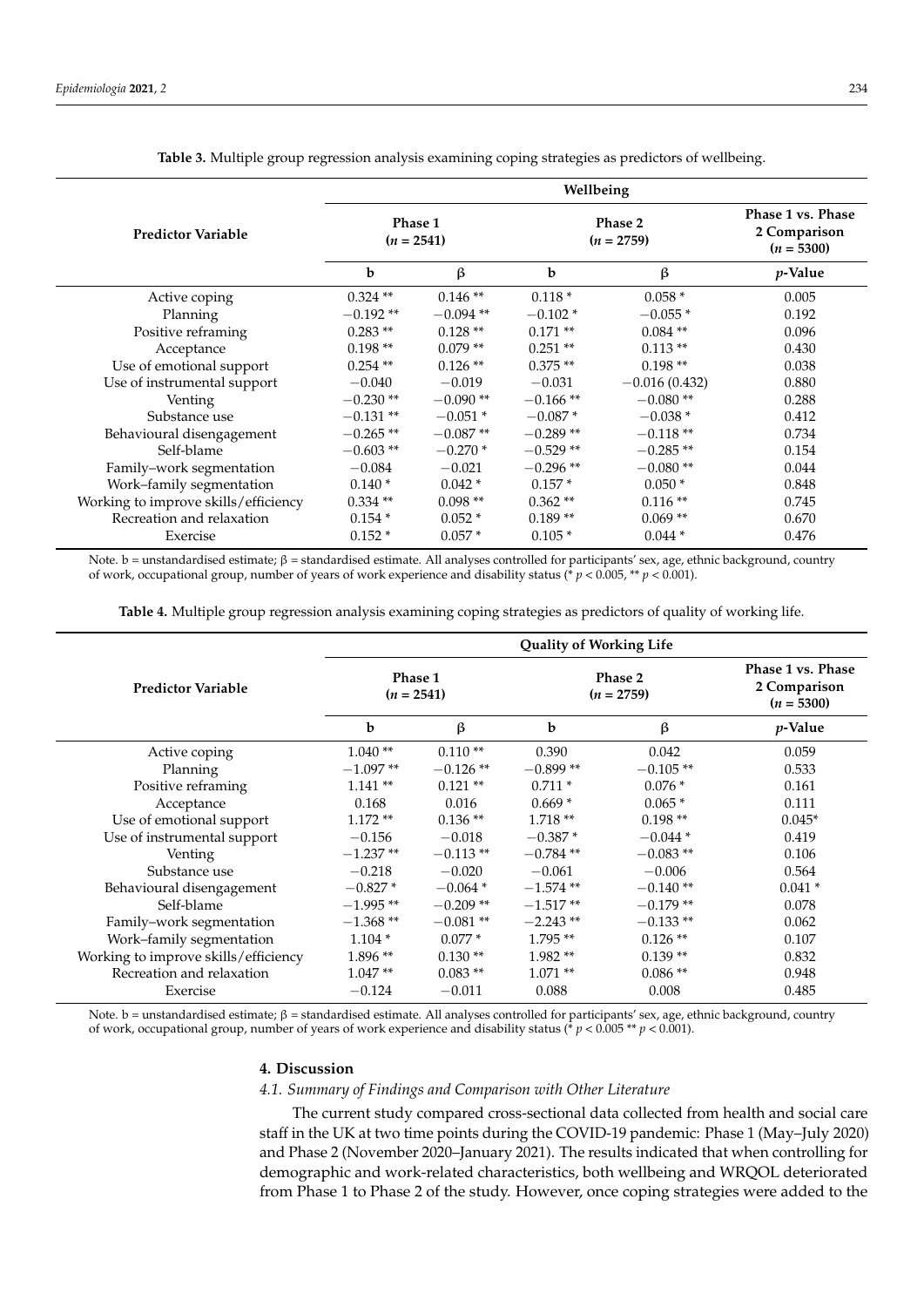model and controlled for, this effect of study phase disappeared and the differences in wellbeing and WRQOL were no longer significant between the two phases of the study. This suggests that coping strategies played an important role in the health and social care workers' wellbeing and WRQOL as the pandemic progressed. Furthermore, as restrictions/lockdown continued and COVID-19 cases rose across the UK, the findings suggest that changes could be a result of different coping strategies, particularly as the findings demonstrated that the type of strategy utilised changed over the course of the pandemic. Evidence supporting this finding indicates that coping strategies during and after crises such as COVID-19 can help to reduce the burden of increased stressors associated with this pandemic [\[16,](#page-12-4)[17](#page-12-13)[,25](#page-12-15)[,35](#page-13-3)[,50](#page-13-15)[,58–](#page-14-1)[61\]](#page-14-2). Coping strategies are intended to reduce stressors and regulate emotions, thus lowering levels of anxiety and improving mental wellbeing [\[61](#page-14-2)[,62\]](#page-14-3). These behaviours can help people to learn to deal with stress in unprecedented and challenging situations such as the COVID-19 pandemic and assist in reducing negative thoughts, emotions and behaviours.

Previous research has demonstrated that stress and coping strategies are related [\[37,](#page-13-6)[61,](#page-14-2)[63,](#page-14-4)[64\]](#page-14-5). Evidence indicates that the psychological impact and stress of COVID-19 on health and social care workers will exacerbate poor mental wellbeing alongside increased anxiety and depression [\[12,](#page-12-2)[13,](#page-12-3)[60,](#page-14-6)[65\]](#page-14-7). The current study found that the coping strategies that were significantly associated with wellbeing and WRQOL in Phase 1 of the study were also significantly associated with these outcomes in Phase 2 of the study. Additionally, the effects of these coping strategies on the outcomes remained largely unchanged from Phase 1 to Phase 2, suggesting that strategies that were important for better wellbeing and WRQOL in Phase 1 continued to be important in Phase 2. In the same vein, strategies that contributed to worse wellbeing and WRQOL in Phase 1 also contributed to worse wellbeing and WRQOL in Phase 2. Almost all coping strategies were significantly associated with the outcomes in both study phases, some positively (e.g., active coping, positive reframing, acceptance) and others negatively (e.g., planning, venting, avoidance, social isolation, substance use).

A survey conducted by Man et al. [\[45\]](#page-13-9) in Romania examined disease perception and coping with emotional distress in healthcare staff during COVID-19. These authors highlighted that coping mechanisms such as positive appraisal, reframing and social support of loved ones were used more by healthcare staff than across the general population. Similar findings were outlined within this present study as participants used similar positive coping strategies (e.g., active coping, emotional support, positive reframing, acceptance). This further demonstrates that individuals who work in the health and social care sector are more under pressure at times and require coping strategies to deal with stressors daily. Additionally, researchers have suggested that social support and active coping are particularly important coping strategies which are often found to have a positive effect on wellbeing and quality of working life [\[16](#page-12-4)[,44](#page-13-10)[,49](#page-13-14)[,60,](#page-14-6)[66–](#page-14-8)[68\]](#page-14-9). These findings support this present study, which suggests that social support is associated positively with wellbeing.

An important finding of this present study was that behavioural disengagement was found to be negatively associated with quality of working life. This suggests that as the pandemic continues, the increased stressors associated with the health and care sector may lead to further deterioration of wellbeing and work-related quality of life. Similarly, studies by Flesia et al. [\[60\]](#page-14-6) and Babore et al. [\[65\]](#page-14-7) also found that negative coping strategies such as higher levels of avoidance negatively impacted psychological state. Emotionfocused coping appears to have a negative adverse effect on mental health and mental wellbeing [\[19,](#page-12-14)[27](#page-12-7)[,44](#page-13-10)[,62](#page-14-3)[,69](#page-14-10)[,70\]](#page-14-11).

While there was a decrease in the use of positive coping strategies and an increase in the use of the negative coping strategies highlighted within this present study, the effects of the coping strategies on the outcome variables remained largely unchanged. This indicates that the decrease in wellbeing and WRQOL may be due to people not coping so efficiently in the later stages of the pandemic. Evidence suggests that as the COVID-19 pandemic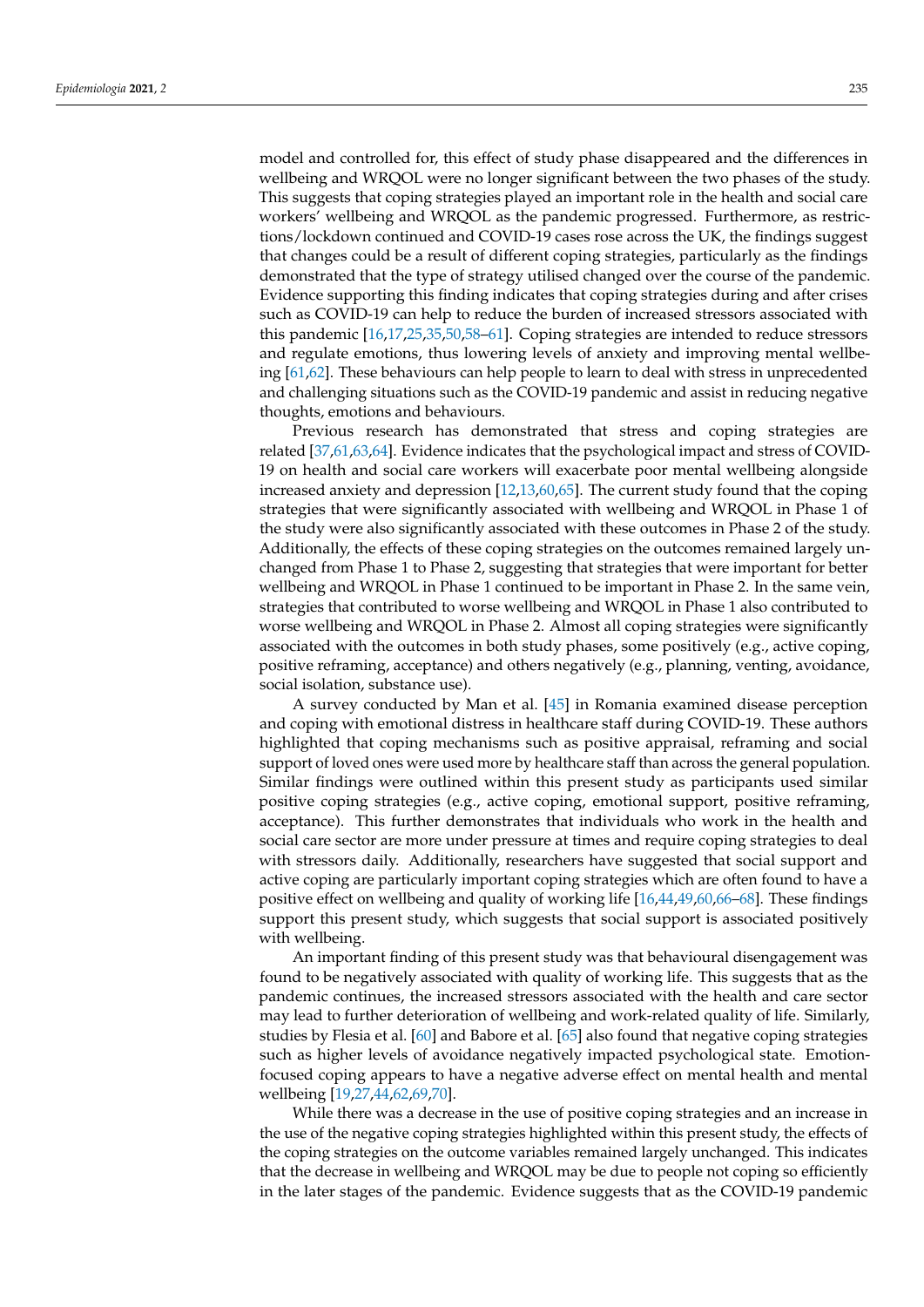further unfolds, it will continue to take a heavy toll on healthcare workers as their ability to cope becomes more affected due to increased uncertainty and job demands in these unprecedented times [\[8](#page-12-16)[,16](#page-12-4)[,18](#page-12-11)[,19](#page-12-14)[,58](#page-14-1)[,71](#page-14-12)[–73\]](#page-14-13). This is perhaps a further explanation of why wellbeing and WRQoL deteriorated between Phases 1 and 2 of this study.

Another explanation for this deterioration is that there may not be enough social support across the organisational levels in the workplace. This, combined with work tensions, can lead to increased stressors and burnout, which can have a negative influence on wellbeing and work-related quality of life [\[28,](#page-12-9)[68,](#page-14-9)[74–](#page-14-14)[77\]](#page-14-15). Stress response can lead to further deterioration [\[74\]](#page-14-14). This becomes more problematic as several coping mechanisms may become unsuccessful, which may lead to an appraisal of the stressors that are mentally more threatening and uncontrollable [\[61,](#page-14-2)[78\]](#page-14-16).

Overall, the findings suggest that coping strategies are important for wellbeing and WRQoL, indicating that coping skills training might be helpful for the health and social care workforce during this pandemic. Blake et al. [\[17\]](#page-12-13) acknowledged that establishing such programmes might help mitigate the psychological impact of COVID-19 on the health and social care workforce. Balasubramanian et al. [\[79\]](#page-14-17) also indicated that capitalising on positive coping behaviours is one way to stem the deterioration and therefore coping skills are essential to develop. Research suggests that training and communication to improve one's ability to cope prior to disasters or crises may be needed, particularly as staff wish for better coping strategies such as self-rescue and positivity [\[49](#page-13-14)[,62](#page-14-3)[,72](#page-14-18)[,73](#page-14-13)[,80\]](#page-14-19). Different strategies can be adopted or combined to create the most effective coping methods. However, it must be acknowledged that coping responses will differ due to individual preference and cognitive state therefore more than one plan is required [\[61](#page-14-2)[,63](#page-14-4)[,72\]](#page-14-18). Additionally, the findings suggest that there is no best strategy to implement as many coping techniques are effective, therefore, individual choice will be important and how effective such techniques are will depend on whether a positive strategy is used efficiently.

#### *4.2. Limitations and Strengths*

The main advantage of this study is its comparison of wellbeing, quality of working life and coping over two different time points during the COVID-19 pandemic. Given the fluctuating nature of the pandemic, this study is important in capturing the difference in wellbeing and work-related quality of life over the course of the pandemic, which is crucial in helping to identify the challenges related to this workforce. This is a strength of the cross-sectional design, which allows for associations across multiple outcomes to be examined to understand prevalence [\[81\]](#page-14-20). Additionally, the inclusion of a range of health and social care professionals (nurses, midwives, AHPs, social care workers and social workers) with a wide range of experience in the study was a strength as it provided evidence from multiple settings and circumstances.

The current study has several limitations that should be considered, and it is important to note that the data are not representative of the general UK population. Firstly, data were collected through an online survey, which could only be accessed by individuals who had seen the recruitment advertisement for the study, and specific groups may have been underrepresented due to their lack of social media usage, online platforms, technological devices or internet access. Therefore, these findings may not be generalisable to the wider UK population as a whole and may be at risk of selection bias  $[82–84]$  $[82–84]$ . Secondly, the study involved cross-sectional data, meaning that it is only reflective of that single point of time for participants; therefore, we cannot infer cause and effect [\[81\]](#page-14-20). Conversely, whilst this is a limitation, the strength of the study is the timeliness of data collection in relation to the pandemic, at time points which reflect different levels of pressures for the workforce. Another strength is the number of responses received at both study phases.

Thirdly, over 75 percent of the sample were part of the social work and social care professions and therefore not representative of the whole health and social care sector. This makes the findings of this study less generalisable to the health workforce in these countries. The research team mitigated these limitations by weighting the data during the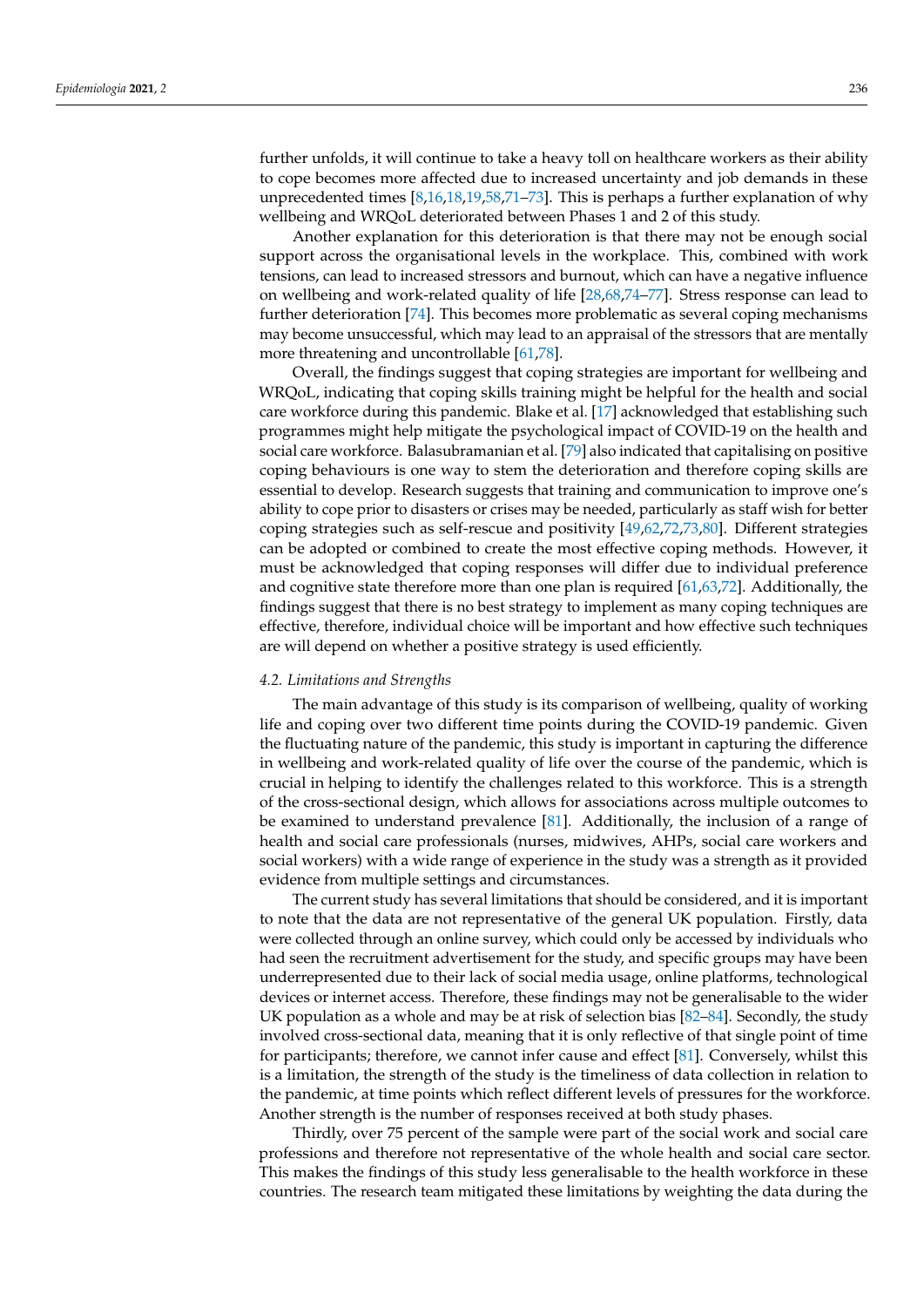statistical analysis, which diminishes the effects of inherent biases of the survey and allows for a more accurate representation of the population being examined. Additionally, the over-representation of females in the sample (87%) may have influenced the results of the research and thus generalisations to their male counterparts must be considered tentatively. However, this gender composition is similar to previous research which involves a larger female participant sample in comparison to males [\[11,](#page-12-12)[21,](#page-12-5)[47,](#page-13-11)[85,](#page-14-23)[86\]](#page-15-0) and is representative of the composition of the workforce, as females account for 70 percent of the surveyed workforces [\[42](#page-13-8)[,71\]](#page-14-12). Finally, the self-reported nature of the survey data opens up the possibility that some participants may have provided answers that were subject to risks of social desirability bias or recall bias [\[87–](#page-15-1)[89\]](#page-15-2).

#### *4.3. Implications*

This study has important implications for the health and social care workforce, managers and policymakers during and after the COVID-19 pandemic. Protecting the wellbeing and improving the quality of working life are important; however, this can only be achieved through appropriate measures taken in a timely manner. Findings from this study echo previous epidemic contexts where a small number of studies examined outbreaks and their effect on health and social care professionals. This highlights the necessity for health and social care systems to address psychological wellbeing and quality of working life with their workforce across many different levels. Additional support and services are needed to prevent further deterioration of these outcomes and create future improvements for this workforce.

The findings of this study highlight the use of positive coping techniques including active coping and emotional support that were common and beneficial across the workforce. However, behavioural disengagement and family–work segmentation were negative factors. This suggests the importance of coping strategies and indicates that support needs to be in place across multiple system levels (individual, organisational and policy) to help the workforce to recover from the demands and increased stressors that the pandemic has caused. Staff wellbeing is important, and, during this pandemic, many have been in a prolonged period of unprecedented stress and pressure. The pandemic has highlighted that health and social care staff are already at risk of mental health-related problems due to their demanding schedules, responsibilities and a lack of resources. Therefore, concerned efforts are required to make work within this sector less burdensome and a more attractive employment option by examining pay and work conditions and allowing the workforce to have a voice, with the ability to raise any concerns in a supportive environment.

Wellbeing services should be further developed as staff have demonstrated their appreciation of these programmes, while training for redeployment and skill development would be beneficial. Evidence has suggested that training and preparation are essential strategies alongside consideration of personalised plans [\[49](#page-13-14)[,59](#page-14-24)[,72](#page-14-18)[,73](#page-14-13)[,80\]](#page-14-19). Managers need to ensure that staff can take annual leave and regular breaks as this will provide them with an opportunity to de-stress. Communication will also be an important practice at both individual and organisational level, with staff being signposted as needed to support services for counselling and mentoring support. The ability to sustain and create longerterm programmes is vital in continuing to improve wellbeing and work-related quality of life post-pandemic [\[74\]](#page-14-14). Additionally, creating a positive team culture and support system across all employees will also be beneficial.

These strategies and programmes may be challenging to implement, yet they will help to improve resilience and wellbeing, which can help to tackle staff burnout and improve work-related quality of life. Additionally, by introducing these strategies across multiple levels, it can help to improve the workforce's capacity to deal with any possible future epidemic or pandemic situations. If we are not proactive in establishing training or coping programmes for this workforce, there may continue to be a deterioration in wellbeing and quality of work-related life. Future examination of coping through qualitative studies is warranted to further understand how coping mechanisms can be developed and imple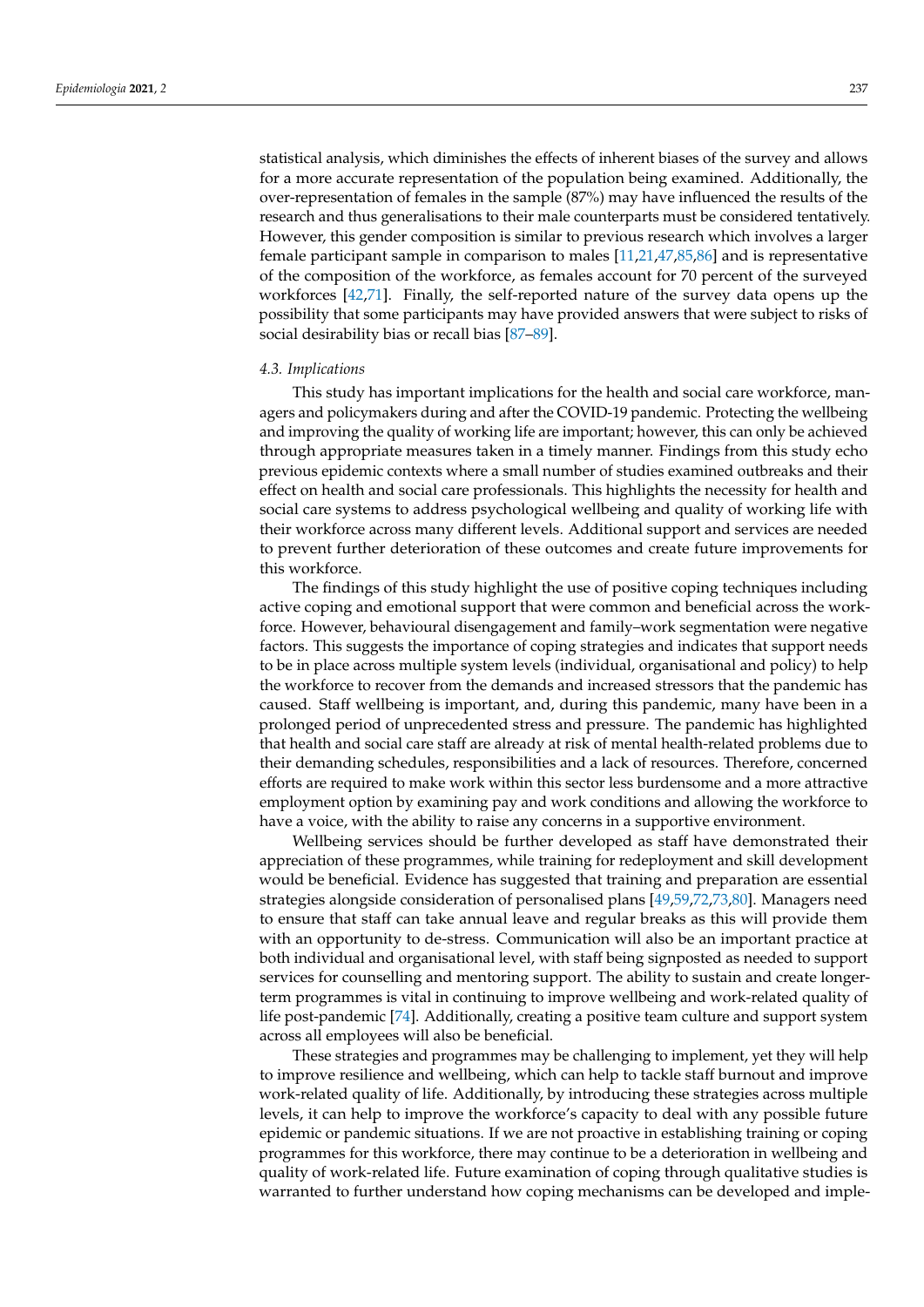mented further to improve wellbeing and work-related quality of life in the health and social care workforce.

# **5. Conclusions**

The COVID-19 pandemic continues to present a psychological impact on mental wellbeing and quality of working life for the health and social care workforce. The present study provided insight into the cross-sectional data collected from such staff in the UK at two time points during the COVID-19 pandemic: Phase 1 (May–July 2020) and Phase 2 (November 2020–January 2021). Importantly, this study demonstrates that both wellbeing and quality of working life deteriorated between Phase 1 and Phase 2. The results have the potential to inform interventions, training and coping strategies for staff during future waves of the COVID-19 pandemic, other infectious outbreaks or other circumstances putting long-term pressures on the health and care systems. The findings suggest that employee support across multiple levels must be deployed to establish good communication, connections and conditions to support staff's wellbeing and quality of working life.

**Author Contributions:** Conceptualisation, P.M. and P.G.; Formal analysis, J.R. (Jana Ross), J.M. (John Moriarty); Funding acquisition, P.M. and P.G.; Investigation, P.M. and P.G.; Methodology, P.M. and P.G.; Project administration, P.M.; Supervision, P.M.; Writing—original draft, P.M., R.D.N. and J.R. (Jana Ross); Writing—review and editing, P.M., R.D.N., J.M. (John Moriarty), J.M. (John Mallett), H.S., J.R. (Jermaine Ravalier), J.M. (Jill Manthorpe), D.C., P.N., D.M. and P.G. All authors have read and agreed to the published version of the manuscript.

**Funding:** Phase 1 research was funded by seed funding from the Northern Ireland Social Care Council and the Southern Health and Social Care Trust in Northern Ireland. Phase 2 was funded by the HSC Public Health Agency Northern Ireland, and the NIHR Policy Research Programme grant to the NIHR Policy Research Unit in Health and Social Care Workforce at King's College London (grant number NIHR PRU-1217-21202).

**Institutional Review Board Statement:** This study was conducted according to the guidelines of the Declaration of Helsinki and approved by Filter Ethics Committee in the School of Nursing at Ulster University (Ref No: 2020/5/3.1, 23 April 2020 Ulster University; Ulster University IRAS Ref No: 20/0073).

**Informed Consent Statement:** Informed consent was obtained from all subjects involved in the study.

**Data Availability Statement:** The data presented in this study are available on request from the corresponding author. The data are not publicly available due to ethical restrictions.

**Acknowledgments:** The authors would like to thank all respondents, the Northern Ireland Social Care Council (NISCC), and the Southern Health and Social Care Trust in Northern Ireland for seed funding for the survey. Moreover, thanks to Community Care©, Northern Ireland Practice and Education Council for Nursing and Midwifery, Royal College of Nursing, Royal College of Midwifery, Royal College of Occupational Therapists, British Dietetic Association, College of Podiatry, and the NISCC for advertising and promoting the study.

**Conflicts of Interest:** The authors declare no conflict of interest. The funders had no role in the design of the study; in the collection, analyses, or interpretation of data; in the writing of the manuscript, or in the decision to publish the results.

#### **References**

- <span id="page-11-0"></span>1. World Health Organization. WHO Coronavirus (COVID-19) Dashboard. Available online: <https://COVID19.who.int/> (accessed on 21 April 2021).
- <span id="page-11-1"></span>2. WorldoMeter. COVID-19 CORONAVIRUS PANDEMIC. Available online: <https://www.worldometers.info/coronavirus/> (accessed on 21 April 2021).
- <span id="page-11-2"></span>3. Public Health Department. Coronavirus (COVID-19) in the UK Daily Summary. Available online: [https://coronavirus.data.gov.](https://coronavirus.data.gov.uk/) [uk/](https://coronavirus.data.gov.uk/) (accessed on 21 April 2021).
- <span id="page-11-3"></span>4. Collinson, S.; Khan, K.; Heffernan, J.M. The Effects of Media Reports on Disease Spread and Important Public Health Measurements. *PLoS ONE* **2015**, *10*, e0141423. [\[CrossRef\]](http://doi.org/10.1371/journal.pone.0141423) [\[PubMed\]](http://www.ncbi.nlm.nih.gov/pubmed/26528909)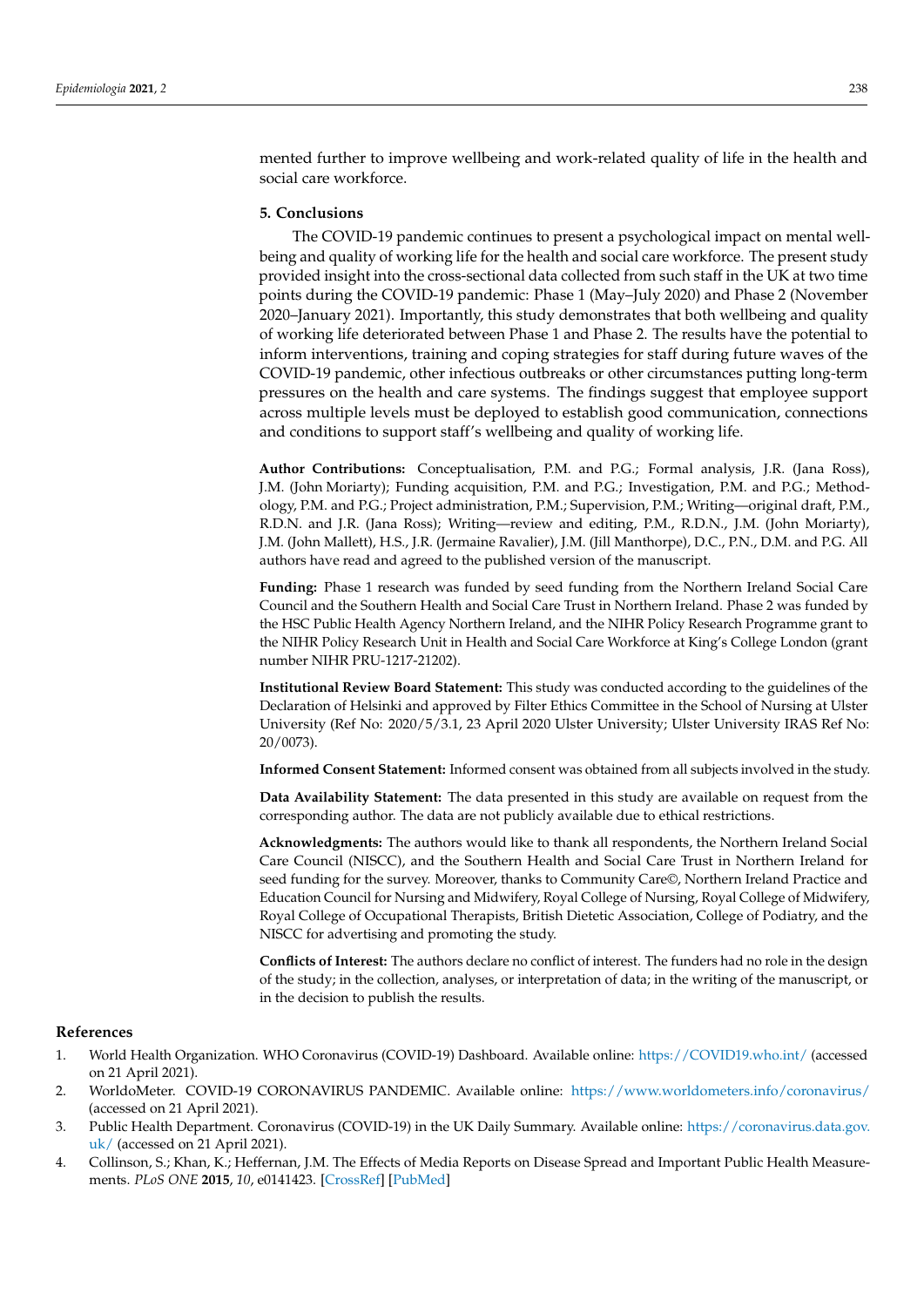- 5. Sahni, H.; Sharma, H. Role of social media during the COVID-19 pandemic: Beneficial, destructive, or reconstructive? *Int. J. Acad. Med.* **2020**, *6*, 70–75. [\[CrossRef\]](http://doi.org/10.4103/ijam.Ijam_50_20)
- <span id="page-12-0"></span>6. Von Bavel, J.J.; Baicker, K.; Boggio, P.S.; Capraro, V.; Cichocka, A.; Cikara, M.; Crockett, M.J.; Crum, A.J.; Douglas, K.M.; Druckman, J.N.; et al. Using social and behavioural science to support COVID-19 pandemic response. *Nat. Hum. Behav.* **2020**, *4*, 460–471. [\[CrossRef\]](http://doi.org/10.1038/s41562-020-0884-z) [\[PubMed\]](http://www.ncbi.nlm.nih.gov/pubmed/32355299)
- 7. Armour, C.; McGlinchey, E.; Butter, S.; McAloney-Kocaman, K.; McPherson, K.E. The COVID-19 Psychological Wellbeing Study: Understanding the Longitudinal Psychosocial Impact of the COVID-19 Pandemic in the UK; a Methodological Overview Paper. *J. Psychopathol. Behav. Assess.* **2020**, 1–17. [\[CrossRef\]](http://doi.org/10.1007/s10862-020-09841-4) [\[PubMed\]](http://www.ncbi.nlm.nih.gov/pubmed/33169046)
- <span id="page-12-16"></span>8. Hummel, S.; Oetjen, N.; Du, J.; Posenato, E.; Resende de Almeida, R.M.; Losada, R.; Ribeiro, O.; Frisardi, V.; Hopper, L.; Rashid, A.; et al. Mental Health among Medical Professionals during the COVID-19 Pandemic in Eight European Countries: Cross-sectional Survey Study. *J. Med. Internet Res.* **2021**, *23*, e24983. [\[CrossRef\]](http://doi.org/10.2196/24983) [\[PubMed\]](http://www.ncbi.nlm.nih.gov/pubmed/33411670)
- 9. Mofijur, M.; Fattah, I.M.R.; Alam, M.A.; Islam, A.; Ong, H.C.; Rahman, S.M.A.; Najafi, G.; Ahmed, S.F.; Uddin, M.A.; Mahlia, T.M.I. Impact of COVID-19 on the social, economic, environmental and energy domains: Lessons learnt from a global pandemic. *Sustain. Prod. Consum.* **2021**, *26*, 343–359. [\[CrossRef\]](http://doi.org/10.1016/j.spc.2020.10.016)
- 10. Paremoer, L.; Nandi, S.; Serag, H.; Baum, F. COVID-19 pandemic and the social determinants of health. *BMJ* **2021**, *372*, n129. [\[CrossRef\]](http://doi.org/10.1136/bmj.n129)
- <span id="page-12-12"></span>11. Shevlin, M.; McBride, O.; Murphy, J.; Miller, J.G.; Hartman, T.K.; Levita, L.; Mason, L.; Martinez, A.P.; McKay, R.; Stocks, T.V.A.; et al. Anxiety, depression, traumatic stress and COVID-19-related anxiety in the UK general population during the COVID-19 pandemic. *BJPsych Open* **2020**, *6*, e125. [\[CrossRef\]](http://doi.org/10.1192/bjo.2020.109)
- <span id="page-12-2"></span>12. Conti, C.; Fontanesi, L.; Lanzara, R.; Rosa, I.; Porcelli, P. Fragile heroes. The psychological impact of the COVID-19 pandemic on health-care workers in Italy. *PLoS ONE* **2020**, *15*, e0242538. [\[CrossRef\]](http://doi.org/10.1371/journal.pone.0242538)
- <span id="page-12-3"></span>13. Coto, J.; Restrepo, A.; Cejas, I.; Prentiss, S. The impact of COVID-19 on allied health professions. *PLoS ONE* **2020**, *15*, e0241328. [\[CrossRef\]](http://doi.org/10.1371/journal.pone.0241328)
- 14. Lenzen, M.; Li, M.; Malik, A.; Pomponi, F.; Sun, Y.Y.; Wiedmann, T.; Faturay, F.; Fry, J.; Gallego, B.; Geschke, A.; et al. Global socio-economic losses and environmental gains from the Coronavirus pandemic. *PLoS ONE* **2020**, *15*, e0235654. [\[CrossRef\]](http://doi.org/10.1371/journal.pone.0235654)
- <span id="page-12-1"></span>15. Stuijfzand, S.; Deforges, C.; Sandoz, V.; Sajin, C.T.; Jaques, C.; Elmers, J.; Horsch, A. Psychological impact of an epidemic/pandemic on the mental health of healthcare professionals: A rapid review. *BMC Public Health* **2020**, *20*, 1230. [\[CrossRef\]](http://doi.org/10.1186/s12889-020-09322-z)
- <span id="page-12-4"></span>16. Huffman, E.M.; Athanasiadis, D.I.; Anton, N.E.; Haskett, L.A.; Doster, D.L.; Stefanidis, D.; Lee, N.K. How resilient is your team? Exploring healthcare providers' well-being during the COVID-19 pandemic. *Am. J. Surg.* **2021**, *221*, 277–284. [\[CrossRef\]](http://doi.org/10.1016/j.amjsurg.2020.09.005)
- <span id="page-12-13"></span>17. Blake, H.; Bermingham, F.; Johnson, G.; Tabner, A. Mitigating the Psychological Impact of COVID-19 on Healthcare Workers: A Digital Learning Package. *Int. J. Environ. Res. Public Health* **2020**, *17*, 2997. [\[CrossRef\]](http://doi.org/10.3390/ijerph17092997)
- <span id="page-12-11"></span>18. Celmece, N.; Menekay, M. The Effect of Stress, Anxiety and Burnout Levels of Healthcare Professionals Caring for COVID-19 Patients on Their Quality of Life. *Front. Psychol.* **2020**, *11*, 597624. [\[CrossRef\]](http://doi.org/10.3389/fpsyg.2020.597624)
- <span id="page-12-14"></span>19. Muller, A.E.; Hafstad, E.V.; Himmels, J.P.W.; Smedslund, G.; Flottorp, S.; Stensland, S.O.; Stroobants, S.; Van de Velde, S.; Vist, G.E. The mental health impact of the COVID-19 pandemic on healthcare workers, and interventions to help them: A rapid systematic review. *Psychiatry Res.* **2020**, *293*, 113441. [\[CrossRef\]](http://doi.org/10.1016/j.psychres.2020.113441)
- 20. Phiri, P.R.S.; Elliot, K.; Delanerolle, G. The Impact of COVID-19 on the Mental Wellbeing of Healthcare Staff. *Eur. J. Pharm. Med. Res.* **2020**, *7*, 66–71.
- <span id="page-12-5"></span>21. Tan, B.Y.Q.; Chew, N.W.S.; Lee, G.K.H.; Jing, M.; Goh, Y.; Yeo, L.L.L.; Zhang, K.; Chin, H.K.; Ahmad, A.; Khan, F.A.; et al. Psychological Impact of the COVID-19 Pandemic on Health Care Workers in Singapore. *Ann. Intern. Med.* **2020**, *173*, 317–320. [\[CrossRef\]](http://doi.org/10.7326/M20-1083)
- <span id="page-12-6"></span>22. De Kock, J.H.; Latham, H.A.; Leslie, S.J.; Grindle, M.; Munoz, S.A.; Ellis, L.; Polson, R.; O'Malley, C.M. A rapid review of the impact of COVID-19 on the mental health of healthcare workers: Implications for supporting psychological well-being. *BMC Public Health* **2021**, *21*, 104. [\[CrossRef\]](http://doi.org/10.1186/s12889-020-10070-3)
- 23. McFadden, P.; Ross, J.; Moriarty, J.; Mallett, J.; Schroder, H.; Ravalier, J.; Manthorpe, J.; Currie, D.; Harron, J.; Gillen, P. The Role of Coping in the Wellbeing and Work-Related Quality of Life of UK Health and Social Care Workers during COVID-19. *Int. J. Environ. Res. Public Health* **2021**, *18*, 815. [\[CrossRef\]](http://doi.org/10.3390/ijerph18020815)
- <span id="page-12-8"></span>24. Young, K.P.; Kolcz, D.L.; O'Sullivan, D.M.; Ferrand, J.; Fried, J.; Robinson, K. Health Care Workers' Mental Health and Quality of Life during COVID-19: Results from a Mid-Pandemic, National Survey. *Psychiatry. Serv.* **2021**, *72*, 122–128. [\[CrossRef\]](http://doi.org/10.1176/appi.ps.202000424)
- <span id="page-12-15"></span>25. Buheji, M.; Jahrami, H.; Sabah Dhahi, A. Minimising Stress Exposure during Pandemics Similar to COVID-19. *Int. J. Psychol. Behav. Sci.* **2020**, *10*, 9–16. [\[CrossRef\]](http://doi.org/10.5923/j.ijpbs.20201001.02)
- <span id="page-12-10"></span>26. Rajkumar, R.P. COVID-19 and mental health: A review of the existing literature. *Asian J. Psychiatry* **2020**, *52*, 102066. [\[CrossRef\]](http://doi.org/10.1016/j.ajp.2020.102066)
- <span id="page-12-7"></span>27. Zurcher, S.J.; Kerksieck, P.; Adamus, C.; Burr, C.M.; Lehmann, A.I.; Huber, F.K.; Richter, D. Prevalence of Mental Health Problems during Virus Epidemics in the General Public, Health Care Workers and Survivors: A Rapid Review of the Evidence. *Front. Public Health* **2020**, *8*, 560389. [\[CrossRef\]](http://doi.org/10.3389/fpubh.2020.560389)
- <span id="page-12-9"></span>28. Harrikari, T.; Romakkaniemi, M.; Tiitinen, L.; Ovaskainen, S. Pandemic and Social Work: Exploring Finnish Social Workers' Experiences through a SWOT Analysis. *Br. J. Soc. Work* **2021**. [\[CrossRef\]](http://doi.org/10.1093/bjsw/bcab052)
- 29. Barello, S.; Palamenghi, L.; Graffigna, G. Burnout and somatic symptoms among frontline healthcare professionals at the peak of the Italian COVID-19 pandemic. *Psychiatry Res.* **2020**, *290*, 113129. [\[CrossRef\]](http://doi.org/10.1016/j.psychres.2020.113129)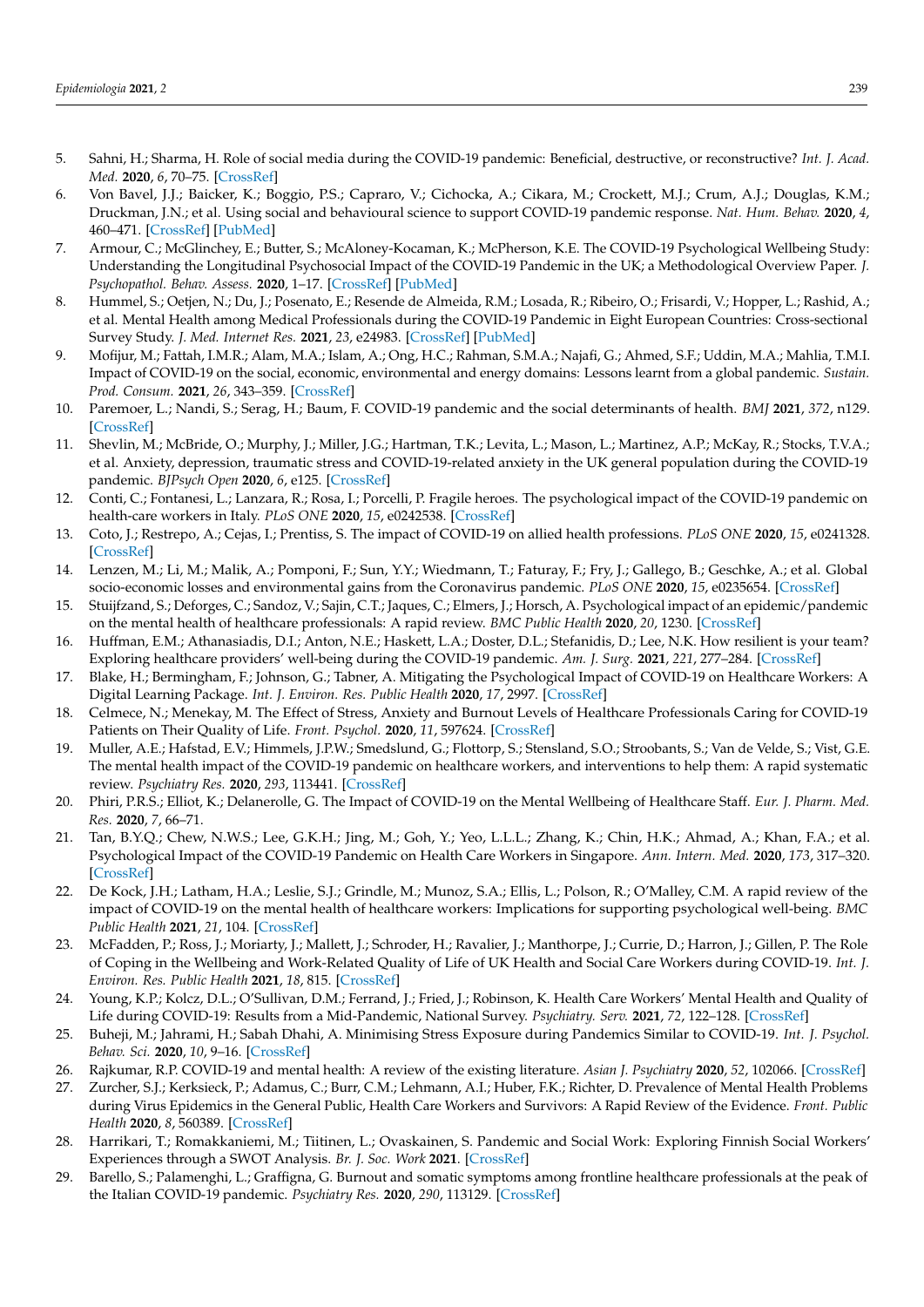- 30. Joshi, G.; Sharma, G. Burnout: A risk factor amongst mental health professionals during COVID-19. *Asian J. Psychiatry* **2020**, *54*, 102300. [\[CrossRef\]](http://doi.org/10.1016/j.ajp.2020.102300)
- 31. Queen, D.; Harding, K. Societal pandemic burnout: A COVID legacy. *Int. Wound J.* **2020**, *17*, 873–874. [\[CrossRef\]](http://doi.org/10.1111/iwj.13441)
- <span id="page-13-0"></span>32. Kang, L.; Ma, S.; Chen, M.; Yang, J.; Wang, Y.; Li, R.; Yao, L.; Bai, H.; Cai, Z.; Xiang Yang, B.; et al. Impact on mental health and perceptions of psychological care among medical and nursing staff in Wuhan during the 2019 novel coronavirus disease outbreak: A cross-sectional study. *Brain Behav. Immun.* **2020**, *87*, 11–17. [\[CrossRef\]](http://doi.org/10.1016/j.bbi.2020.03.028)
- <span id="page-13-1"></span>33. World Health Organization. *Mental Health and Psychosocial Considerations during the COVID-19 Outbreak*; World Health Organization: Geneva, Switzerland, 2020.
- <span id="page-13-2"></span>34. Kinman, G.; Teoh, K.; Harriss, A. Supporting the well-being of healthcare workers during and after COVID-19. *Occup. Med.* **2020**, *70*, 294–296. [\[CrossRef\]](http://doi.org/10.1093/occmed/kqaa096)
- <span id="page-13-3"></span>35. Levin, J. Mental Health Care for Survivors and Healthcare Workers in the Aftermath of an Outbreak. In *Psychiatry of Pandemics*; Springer: Cham, Switzerland, 2019; pp. 127–141.
- 36. Park, J.S.; Lee, E.H.; Park, N.R.; Choi, Y.H. Mental Health of Nurses Working at a Government-designated Hospital during a MERS-CoV Outbreak: A Cross-sectional Study. *Arch. Psychiatry Nurs.* **2018**, *32*, 2–6. [\[CrossRef\]](http://doi.org/10.1016/j.apnu.2017.09.006) [\[PubMed\]](http://www.ncbi.nlm.nih.gov/pubmed/29413067)
- <span id="page-13-6"></span>37. Phua, D.H.; Tang, H.K.; Tham, K.Y. Coping responses of emergency physicians and nurses to the 2003 severe acute respiratory syndrome outbreak. *Acad. Emerg. Med.* **2005**, *12*, 322–328. [\[CrossRef\]](http://doi.org/10.1197/j.aem.2004.11.015) [\[PubMed\]](http://www.ncbi.nlm.nih.gov/pubmed/15805323)
- <span id="page-13-5"></span>38. Lee, A.M.; Wong, J.G.; McAlonan, G.M.; Cheung, V.; Cheung, C.; Sham, P.C.; Chu, C.M.; Wong, P.C.; Tsang, K.W.; Chua, S.E. Stress and Psychological Distress among SARS Survivors 1 Year After the Outbreak. *Can. J. Psychiatry* **2007**, *52*, 233–240. [\[CrossRef\]](http://doi.org/10.1177/070674370705200405) [\[PubMed\]](http://www.ncbi.nlm.nih.gov/pubmed/17500304)
- <span id="page-13-7"></span>39. Wong, T.W.; Yau, J.K.; Chan, C.L.; Kwong, R.S.; Ho, S.M.; Lau, C.C.; Lau, F.L.; Lit, C.H. The psychological impact of severe acute respiratory syndrome outbreak on healthcare workers in emergency departments and how they cope. *Eur. J. Emerg. Med.* **2005**, *12*, 13–18. [\[CrossRef\]](http://doi.org/10.1097/00063110-200502000-00005) [\[PubMed\]](http://www.ncbi.nlm.nih.gov/pubmed/15674079)
- 40. Chong, M.Y.; Wang, W.C.; Hsieh, W.C.; Lee, C.Y.; Chiu, N.M.; Yeh, W.C.; Huang, O.L.; Wen, J.K.; Chen, C.L. Psychological impact of severe acute respiratory syndrome on health workers in a tertiary hospital. *Br. J. Psychiatry* **2004**, *185*, 127–133. [\[CrossRef\]](http://doi.org/10.1192/bjp.185.2.127) [\[PubMed\]](http://www.ncbi.nlm.nih.gov/pubmed/15286063)
- <span id="page-13-4"></span>41. Nickell, L.A.; Crighton, E.J.; Tracy, C.S.; Al-Enazy, H.; Bolaji, Y.; Hanjrah, S.; Hussain, A.; Makhlouf, S.; Upshur, R.E. Psychosocial effects of SARS on hospital staff: Survey of a large tertiary care institution. *CMAJ* **2004**, *170*, 793–798. [\[CrossRef\]](http://doi.org/10.1503/cmaj.1031077) [\[PubMed\]](http://www.ncbi.nlm.nih.gov/pubmed/14993174)
- <span id="page-13-8"></span>42. Batra, K.; Singh, T.P.; Sharma, M.; Batra, R.; Schvaneveldt, N. Investigating the Psychological Impact of COVID-19 among Healthcare Workers: A Meta-Analysis. *Int. J. Environ. Res. Public Health* **2020**, *17*, 9096. [\[CrossRef\]](http://doi.org/10.3390/ijerph17239096)
- 43. Cai, W.; Lian, B.; Song, X.; Hou, T.; Deng, G.; Li, H. A cross-sectional study on mental health among health care workers during the outbreak of Corona Virus Disease 2019. *Asian J. Psychiatry* **2020**, *51*, 102111. [\[CrossRef\]](http://doi.org/10.1016/j.ajp.2020.102111)
- <span id="page-13-10"></span>44. Cai, Q.; Feng, H.; Huang, J.; Wang, M.; Wang, Q.; Lu, X.; Xie, Y.; Wang, X.; Liu, Z.; Hou, B.; et al. The mental health of frontline and non-frontline medical workers during the coronavirus disease 2019 (COVID-19) outbreak in China: A case-control study. *J. Affect. Disord.* **2020**, *275*, 210–215. [\[CrossRef\]](http://doi.org/10.1016/j.jad.2020.06.031)
- <span id="page-13-9"></span>45. Man, M.A.; Toma, C.; Motoc, N.S.; Necrelescu, O.L.; Bondor, C.I.; Chis, A.F.; Lesan, A.; Pop, C.M.; Todea, D.A.; Dantes, E.; et al. Disease Perception and Coping with Emotional Distress during COVID-19 Pandemic: A Survey among Medical Staff. *Int. J. Environ. Res. Public Health* **2020**, *17*, 4899. [\[CrossRef\]](http://doi.org/10.3390/ijerph17134899)
- <span id="page-13-12"></span>46. Northern Health and Social Care Trust. *COVID-19 Wellbeing Survey Time One Findings Version 1: 21st December 2020*; Impact Research Centre: Gurteen, Northern Ireland, 2020; p. 34.
- <span id="page-13-11"></span>47. Lai, J.; Ma, S.; Wang, Y.; Cai, Z.; Hu, J.; Wei, N.; Wu, J.; Du, H.; Chen, T.; Li, R.; et al. Factors Associated With Mental Health Outcomes among Health Care Workers Exposed to Coronavirus Disease 2019. *JAMA Netw. Open* **2020**, *3*, e203976. [\[CrossRef\]](http://doi.org/10.1001/jamanetworkopen.2020.3976)
- <span id="page-13-13"></span>48. Siddiqui, I.; Aurelio, M.; Gupta, A.; Blythe, J.; Khanji, M.Y. COVID-19: Causes of anxiety and wellbeing support needs of healthcare professionals in the UK: A cross-sectional survey. *Clin. Med.* **2021**, *21*, 66. [\[CrossRef\]](http://doi.org/10.7861/clinmed.2020-0502)
- <span id="page-13-14"></span>49. Spoorthy, M.S.; Pratapa, S.K.; Mahant, S. Mental health problems faced by healthcare workers due to the COVID-19 pandemic-A review. *Asian J. Psychiatry* **2020**, *51*, 102119. [\[CrossRef\]](http://doi.org/10.1016/j.ajp.2020.102119)
- <span id="page-13-15"></span>50. Polizzi, C.; Lynn, S.J.; Perry, A. Stress and coping in the time of COVID-19: Pathways to resilience and recovery. *Clin. Neuropsychiatry* **2020**, *17*, 59–62.
- <span id="page-13-16"></span>51. Nursing and Midwifery Council. Registration Data Reports. 2019. Available online: [https://www.nmc.org.uk/about-us/reports](https://www.nmc.org.uk/about-us/reports-and-accounts/registration-statistics/)[and-accounts/registration-statistics/](https://www.nmc.org.uk/about-us/reports-and-accounts/registration-statistics/) (accessed on 7 April 2020).
- <span id="page-13-17"></span>52. Allied Health Professions Federation. 2021. Available online: <http://www.ahpf.org.uk/> (accessed on 7 April 2020).
- <span id="page-13-18"></span>53. Raosoft. Sample Size Calculator. Raosoft, Inc2021. Available online: <hhttp://www.raosoft.com/samplesize.html./> (accessed on 7 April 2020).
- <span id="page-13-19"></span>54. Stewart-Brown, S.; Tennant, A.; Tennant, R.; Platt, S.; Parkinson, J.; Weich, S. Internal construct validity of the Warwick-Edinburgh Mental Well-being Scale (WEMWBS): A Rasch analysis using data from the Scottish Health Education Population Survey. *Health Qual. Life Outcomes* **2009**, *7*, 15. [\[CrossRef\]](http://doi.org/10.1186/1477-7525-7-15)
- <span id="page-13-20"></span>55. Van Laar, D.; Edwards, J.A.; Easton, S. The Work-Related Quality of Life scale for healthcare workers. *J. Adv. Nurs.* **2007**, *60*, 325–333. [\[CrossRef\]](http://doi.org/10.1111/j.1365-2648.2007.04409.x)
- <span id="page-13-21"></span>56. Carver, C.S. You want to measure coping but your protocol' too long: Consider the brief cope. *Int. J. Behav. Med.* **1997**, *4*, 92. [\[CrossRef\]](http://doi.org/10.1207/s15327558ijbm0401_6)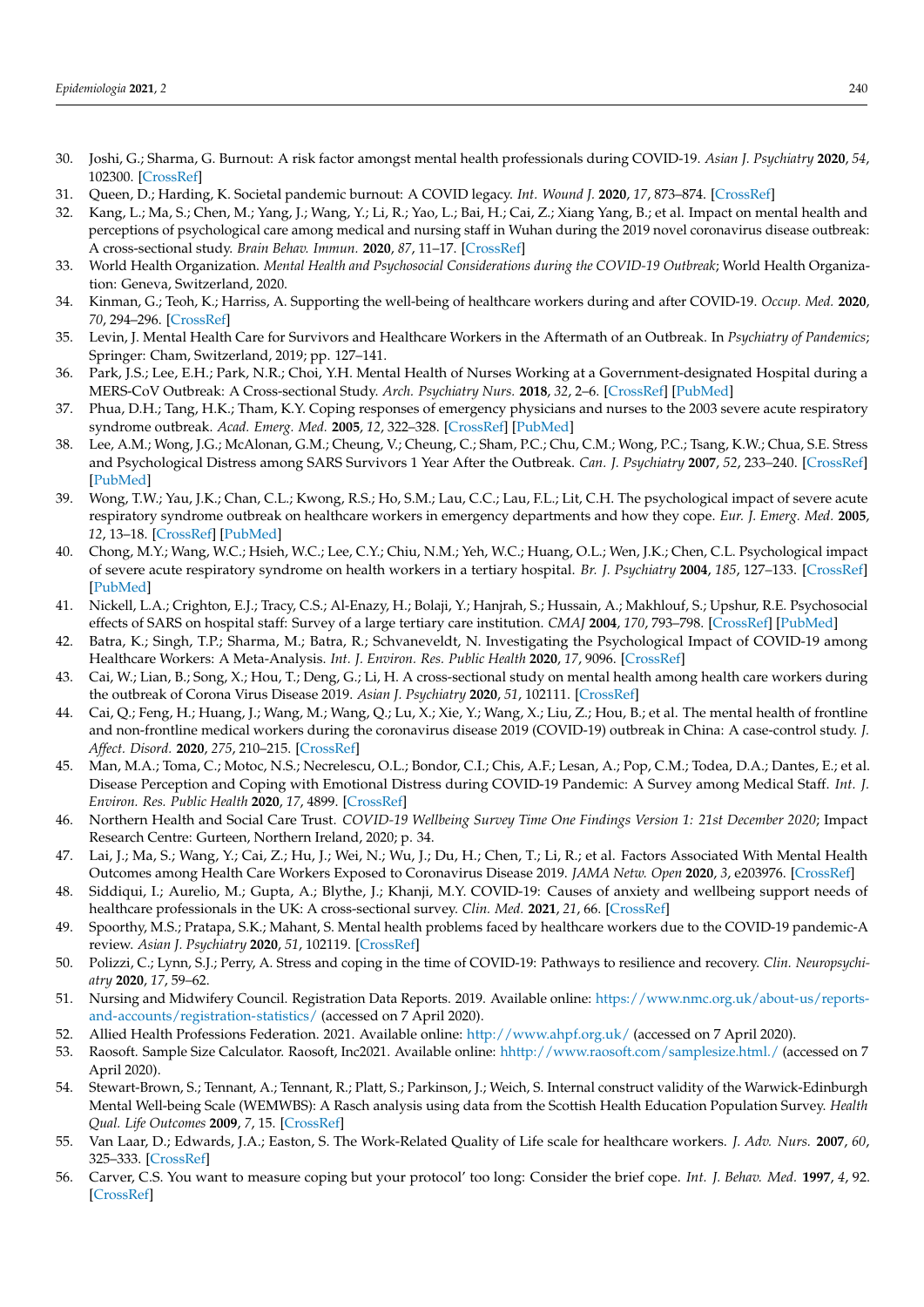- <span id="page-14-0"></span>57. Clark, M.A.; Michel, J.S.; Early, R.J.; Baltes, B.B. Strategies for coping with work stressors and family stressors: Scale development and validation. *J. Bus. Psychol.* **2014**, *29*, 617–638. [\[CrossRef\]](http://doi.org/10.1007/s10869-014-9356-7)
- <span id="page-14-1"></span>58. Greenberg, N.; Weston, D.; Hall, C.; Caulfield, T.; Williamson, V.; Fong, K. Mental health of staff working in intensive care during COVID-19. *Occup. Med.* **2021**, *71*, 62–67. [\[CrossRef\]](http://doi.org/10.1093/occmed/kqaa220)
- <span id="page-14-24"></span>59. Heath, C.; Sommerfield, A.; von Ungern-Sternberg, B.S. Resilience strategies to manage psychological distress among healthcare workers during the COVID-19 pandemic: A narrative review. *Anaesthesia* **2020**, *75*, 1364–1371. [\[CrossRef\]](http://doi.org/10.1111/anae.15180)
- <span id="page-14-6"></span>60. Flesia, L.; Monaro, M.; Mazza, C.; Fietta, V.; Colicino, E.; Segatto, B.; Roma, P. Predicting Perceived Stress Related to the COVID-19 Outbreak through Stable Psychological Traits and Machine Learning Models. *J. Clin. Med.* **2020**, *9*, 3350. [\[CrossRef\]](http://doi.org/10.3390/jcm9103350)
- <span id="page-14-2"></span>61. Folkman, S. Stress, coping, and hope. *Psychooncology* **2010**, *19*, 901–908. [\[CrossRef\]](http://doi.org/10.1002/pon.1836)
- <span id="page-14-3"></span>62. Walton, M.; Murray, E.; Christian, M.D. Mental health care for medical staff and affiliated healthcare workers during the COVID-19 pandemic. *Eur. Heart J. Acute Cardiovasc. Care* **2020**, *9*, 241–247. [\[CrossRef\]](http://doi.org/10.1177/2048872620922795)
- <span id="page-14-4"></span>63. Cai, H.; Tu, B.; Ma, J.; Chen, L.; Fu, L.; Jiang, Y.; Zhuang, Q. Psychological Impact and Coping Strategies of Frontline Medical Staff in Hunan Between January and March 2020 during the Outbreak of Coronavirus Disease 2019 (COVID19) in Hubei, China. *Med. Sci. Monit.* **2020**, *26*, e924171. [\[CrossRef\]](http://doi.org/10.12659/MSM.924171)
- <span id="page-14-5"></span>64. Khalid, I.; Khalid, T.J.; Qabajah, M.R.; Barnard, A.G.; Qushmaq, I.A. Healthcare Workers Emotions, Perceived Stressors and Coping Strategies during a MERS-CoV Outbreak. *Clin. Med. Res.* **2016**, *14*, 7–14. [\[CrossRef\]](http://doi.org/10.3121/cmr.2016.1303)
- <span id="page-14-7"></span>65. Babore, A.; Lombardi, L.; Viceconti, M.L.; Pignataro, S.; Marino, V.; Crudele, M.; Candelori, C.; Bramanti, S.M.; Trumello, C. Psychological effects of the COVID-2019 pandemic: Perceived stress and coping strategies among healthcare professionals. *Psychiatry Res.* **2020**, *293*, 113366. [\[CrossRef\]](http://doi.org/10.1016/j.psychres.2020.113366) [\[PubMed\]](http://www.ncbi.nlm.nih.gov/pubmed/32798932)
- <span id="page-14-8"></span>66. Si, M.Y.; Su, X.Y.; Jiang, Y.; Wang, W.J.; Gu, X.F.; Ma, L.; Li, J.; Zhang, S.K.; Ren, Z.F.; Ren, R.; et al. Psychological impact of COVID-19 on medical care workers in China. *Infect. Dis. Poverty* **2020**, *9*, 113. [\[CrossRef\]](http://doi.org/10.1186/s40249-020-00724-0)
- 67. Vanhaecht, K.; Seys, D.; Bruyneel, L.; Cox, B.; Kaesemans, G.; Cloet, M.; Van Den Broeck, K.; Cools, O.; De Witte, A.; Lowet, K.; et al. COVID-19 is having a destructive impact on health-care workers' mental well-being. *Int. J. Qual. Health Care* **2021**, *33*. [\[CrossRef\]](http://doi.org/10.1093/intqhc/mzaa158)
- <span id="page-14-9"></span>68. Theorell, T. COVID-19 and Working Conditions in Health Care. *Psychother Psychosom* **2020**, *89*, 193–194. [\[CrossRef\]](http://doi.org/10.1159/000507765)
- <span id="page-14-10"></span>69. Van Steenkiste, E.; Schoofs, J.; Gilis, S.; Messiaen, P. Mental health impact of COVID-19 in frontline healthcare workers in a Belgian Tertiary care hospital: A prospective longitudinal study. *Acta Clin. Belg.* **2021**, 1–8. [\[CrossRef\]](http://doi.org/10.1080/17843286.2021.1903660)
- <span id="page-14-11"></span>70. Mariani, R.; Renzi, A.; Di Trani, M.; Trabucchi, G.; Danskin, K.; Tambelli, R. The Impact of Coping Strategies and Perceived Family Support on Depressive and Anxious Symptomatology during the Coronavirus Pandemic (COVID-19) Lockdown. *Front. Psychiatry* **2020**, *11*, 587724. [\[CrossRef\]](http://doi.org/10.3389/fpsyt.2020.587724) [\[PubMed\]](http://www.ncbi.nlm.nih.gov/pubmed/33281647)
- <span id="page-14-12"></span>71. Mehta, S.; Machado, F.; Kwizera, A.; Papazian, L.; Moss, M.; Azoulay, É.; Herridge, M. COVID-19: A heavy toll on health-care workers. *Lancet Respir. Med.* **2021**, *9*, 226–228. [\[CrossRef\]](http://doi.org/10.1016/S2213-2600(21)00068-0)
- <span id="page-14-18"></span>72. Vagni, M.; Maiorano, T.; Giostra, V.; Pajardi, D. Coping With COVID-19: Emergency Stress, Secondary Trauma and Self-Efficacy in Healthcare and Emergency Workers in Italy. *Front. Psychol.* **2020**, *11*, 566912. [\[CrossRef\]](http://doi.org/10.3389/fpsyg.2020.566912) [\[PubMed\]](http://www.ncbi.nlm.nih.gov/pubmed/33013603)
- <span id="page-14-13"></span>73. Vindrola-Padros, C.; Andrews, L.; Dowrick, A.; Djellouli, N.; Fillmore, H.; Bautista Gonzalez, E.; Javadi, D.; Lewis-Jackson, S.; Manby, L.; Mitchinson, L.; et al. Perceptions and experiences of healthcare workers during the COVID-19 pandemic in the UK. *BMJ Open* **2020**, *10*, e040503. [\[CrossRef\]](http://doi.org/10.1136/bmjopen-2020-040503)
- <span id="page-14-14"></span>74. Ortega-Galan, A.M.; Ruiz-Fernandez, M.D.; Lirola, M.J.; Ramos-Pichardo, J.D.; Ibanez-Masero, O.; Cabrera-Troya, J.; Salinas-Perez, V.; Gomez-Beltran, P.A.; Fernandez-Martinez, E. Professional Quality of Life and Perceived Stress in Health Professionals before COVID-19 in Spain: Primary and Hospital Care. *Healthcare* **2020**, *8*, 484. [\[CrossRef\]](http://doi.org/10.3390/healthcare8040484)
- 75. López-Cabarcos, M.Á.; López-Carballeira, A.; Ferro-Soto, C. New Ways of Working and Public Healthcare Professionals' Well-Being: The Response to Face the COVID-19 Pandemic. *Sustainability* **2020**, *12*, 8087. [\[CrossRef\]](http://doi.org/10.3390/su12198087)
- 76. Elliott, K.A.; Daley, D. Stress, coping, and psychological well-being among forensic health care professionals. *Leg. Criminol. Psychol.* **2013**, *18*, 187–204. [\[CrossRef\]](http://doi.org/10.1111/j.2044-8333.2012.02045.x)
- <span id="page-14-15"></span>77. Xiao, X.; Zhu, X.; Fu, S.; Hu, Y.; Li, X.; Xiao, J. Psychological impact of healthcare workers in China during COVID-19 pneumonia epidemic: A multi-center cross-sectional survey investigation. *J. Affect. Disord.* **2020**, *274*, 405–410. [\[CrossRef\]](http://doi.org/10.1016/j.jad.2020.05.081)
- <span id="page-14-16"></span>78. Lazarus, R.; Folkman, S. *Stress, Appraisal, and Coping*; Springer Publishing Company: New York, NY, USA, 1974.
- <span id="page-14-17"></span>79. Balasubramanian, A.; Paleri, V.; Bennett, R.; Paleri, V. Impact of COVID-19 on the mental health of surgeons and coping strategies. *Head Neck* **2020**, *42*, 1638–1644. [\[CrossRef\]](http://doi.org/10.1002/hed.26291)
- <span id="page-14-19"></span>80. Chew, N.W.S.; Lee, G.K.H.; Tan, B.Y.Q.; Jing, M.; Goh, Y.; Ngiam, N.J.H.; Yeo, L.L.L.; Ahmad, A.; Ahmed Khan, F.; Napolean Shanmugam, G.; et al. A multinational, multicentre study on the psychological outcomes and associated physical symptoms amongst healthcare workers during COVID-19 outbreak. *Brain Behav. Immun.* **2020**, *88*, 559–565. [\[CrossRef\]](http://doi.org/10.1016/j.bbi.2020.04.049)
- <span id="page-14-20"></span>81. Wang, X.; Cheng, Z. Cross-Sectional Studies: Strengths, Weaknesses, and Recommendations. *Chest* **2020**, *158*, S65–S71. [\[CrossRef\]](http://doi.org/10.1016/j.chest.2020.03.012)
- <span id="page-14-21"></span>82. De Boni, R.B. Web surveys in the time of COVID-19. *Cad. Saude Publica* **2020**, *36*, e00155820. [\[CrossRef\]](http://doi.org/10.1590/0102-311x00155820)
- 83. Greenacre, Z.A. The importance of selection bias in internet surveys. *Open J. Stat.* **2016**, *6*, 397. [\[CrossRef\]](http://doi.org/10.4236/ojs.2016.63035)
- <span id="page-14-22"></span>84. Bethlehem, J. Selection Bias in Web Surveys. *Int. Stat. Rev.* **2010**, *78*, 161–188. [\[CrossRef\]](http://doi.org/10.1111/j.1751-5823.2010.00112.x)
- <span id="page-14-23"></span>85. Neill, R.D.; Blair, C.; Best, P.; McGlinchey, E.; Armour, C. Media consumption and mental health during COVID-19 lockdown: A UK cross-sectional study across England, Wales, Scotland and Northern Ireland. *J. Public Health* **2021**, 1–9. [\[CrossRef\]](http://doi.org/10.1007/s10389-021-01506-0)